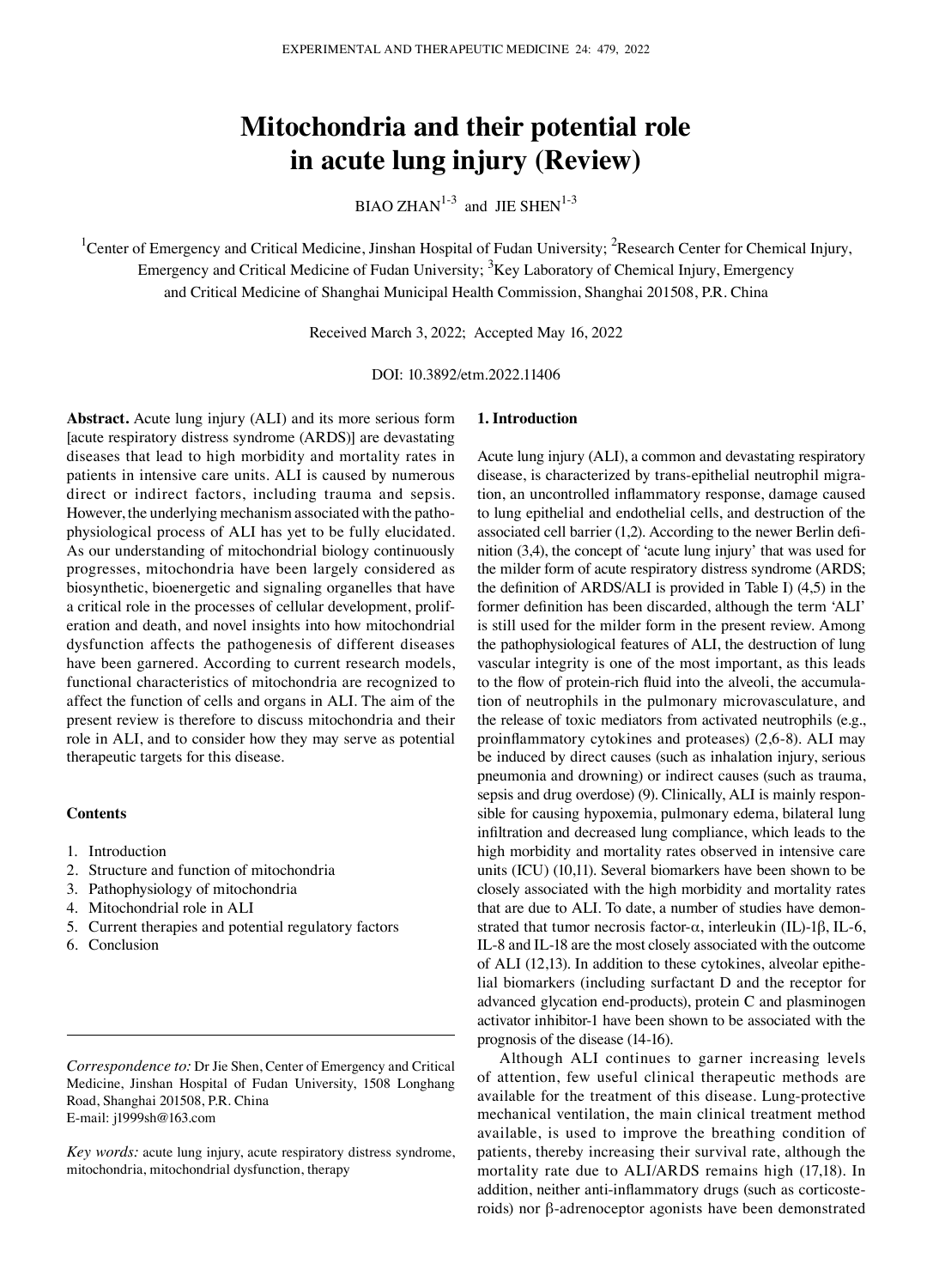to effectively reduce the mortality rate of patients with ALI (19,20). Table II (21‑32) offers a summary of the research that has been conducted on the pharmacological treatment of ALI to date. Current research studies have indicated that stem cell‑based therapies may potentially provide an important means of treating ALI due to their regenerative potential, stability and safety (33). Furthermore, microRNAs (miRNAs) have been shown to function as potential biomarkers, are a therapeutic target in animal models of ALI, and may ultimately serve as putative biopharmaceuticals based on studies that have been performed from the bench to the clinic (34,35). However, there remain limitations and issues that need to be explored and resolved. Essentially, it is necessary to further understand the mechanisms underlying the pathophysiological process of ALI, and to identify novel therapeutic approaches to improve the survival rate and prognosis of patients with ALI (36). As a dynamic organelle, the mitochondrion provides an important intracellular component that allows cells to adapt to the environment, also participating in stress sensing. The functions of mitochondria include bioenergetic, biosynthetic and signaling aspects (37). For example, mitochondria produce adenosine triphosphate (ATP) via oxidative phosphorylation (OXPHOS). They also take up intracellular  $Ca^{2+}$  and relieve the effects of toxicity associated with reactive oxygen species (ROS) (38,39). Mitochondrial dysfunction usually results in cell death, and even tissue damage (Fig. 1). In addition, mitochondrial dynamics comprises one of the most critical features of mitochondrial biology, being crucially involved in the establishment and development of multiple types of lung disease (40). Mitochondrial dynamics is a quick and transient process involved in apoptosis, immunity, cellular signaling, and the cell cycle (41). This process comprises a coordinated cycle of fission and fusion of mitochondria that operates in order to maintain their intracellular shape, size and distribution, although this process differs according to the types of cells involved, and the underlying molecular mechanism is known to be associated with the pathogenesis of human diseases (42,43). Therefore, deciphering the underlying mechanisms of mitochondrial biology and mitophagy will help to strengthen our understanding of these processes, leading to the development of possible new treatments. To complete this review, the literature containing keywords such as 'mitochondria' and 'ALI' was searched in PubMed; most of the papers used were published in the last 5 years. The present review will consequently first provide an outline of the mitochondrial structure and the processes of mitochondrial biology and mitophagy, and subsequently will summarize the current state of play with research on the association of mitochondria with ALI, also discussing the role of mitochondria in ALI.

## **2. Structure and function of mitochondria**

Mitochondria are double‑membrane organelles that not only have complex and special structures, but also perform numerous functions. They exist in eukaryotic organisms and are located around the cellular nuclei (44). According to the current prevailing theory, it is considered that mitochondria were derived from bacteria that formed new symbiotic cells in combination with proto-eukaryotic cells, a fact that would explain how the structure of a mitochondrion is similar to that of a bacterium (45). A mitochondrion is composed of an inner membrane, an outer membrane, the intermembranous space, the aqueous spaces and the mitochondrial matrix (46,47). The mitochondrial outer membrane is permeable to molecules <5,000 Da in size that are able to enter the mitochondrion through the channel proteins (48), whereas the mitochondrial inner membrane is only minimally permeable to molecules and ions, and OXPHOS is localized to the inner membrane (49,50). Over 1,000 different types of protein reside in the spaces of the mitochondrion, including the protein complexes from eukaryotic organisms or bacteria, and approximately 500 of them are localized in the human mitochondrial matrix (51-53). In cells, most proteins are translated in the cytoplasm, and are subsequently transported into the mitochondria via the translocase of the outer membrane and the inner membrane (54,55). In addition to proteins, the mitochondrion contains its own genome in the mitochondrial DNA (mtDNA), which is a 16‑kb circular molecule that encodes associated electron transport chain (ETC) proteins, rRNAs and tRNAs (56). The ETC comprises the enzyme complexes I‑IV, cytochrome *c* and coenzyme Q (57) (Fig. 2). The status of mtDNA and the associated nuclear‑encoded proteins exert an influence on the health, fertility and lifetime of organisms (58‑61). Furthermore, the level of compatibility between mtDNA and nuclear genes has been shown to influence the genetic divergence (62,63). The main function of the mitochondrion is to produce ATP via OXPHOS, and to provide energy for the cells (64). Mitochondria can also function as a protein‑protein signaling platform that helps to maintain the balance among several metabolic pathways, including the tricarboxylic acid cycle (58,65,66). Metabolites (ROS, cytochrome *c* and succinate) produced by mitochondria are essential for cellular signal transduction, and mitochondrion‑associated signaling significantly contributes towards the maintenance of cellular and body health (67,68).

## **3. Pathophysiology of mitochondria**

*Mitochondrial dynamics.* Mitochondrial dynamics refers to the reshaping, rebuilding and recycling process of mitochondria, which is mainly divided into mitochondrial fusion and mitochondrial fission (69). The mitochondrial fusion process mainly occurs in the early S and G1 phases of the cell cycle, in order to ensure the normal functioning of cellular respiration and ATP production for the synthesis of proteins (70). By contrast, the process of mitochondrial fusion ensures that material exchange in the mitochondrion and the removal of damaged intra‑mitochondrial molecules can occur, which helps to repair defective mitochondria and further protect the mitochondrion from the process of engulfment during mitophagy in the cell (71,72). This fusion process includes the respective fusion events of both the outer mitochondrial membrane (OMM) and the inner mitochondrial membrane (IMM) (73), and the sequence of events in the predominant molecular mechanism are as follows. First, trans‑complexes of mitofusins are formed through dimerization of the transmembrane dynamin‑like GTPases mitofusin 1 and mitofusin 2 (Mfn-1 and Mfn-2, respectively; the functions of these proteins are determined by their tissue‑specific mRNA and protein expression), which is promoted via disulfide-bond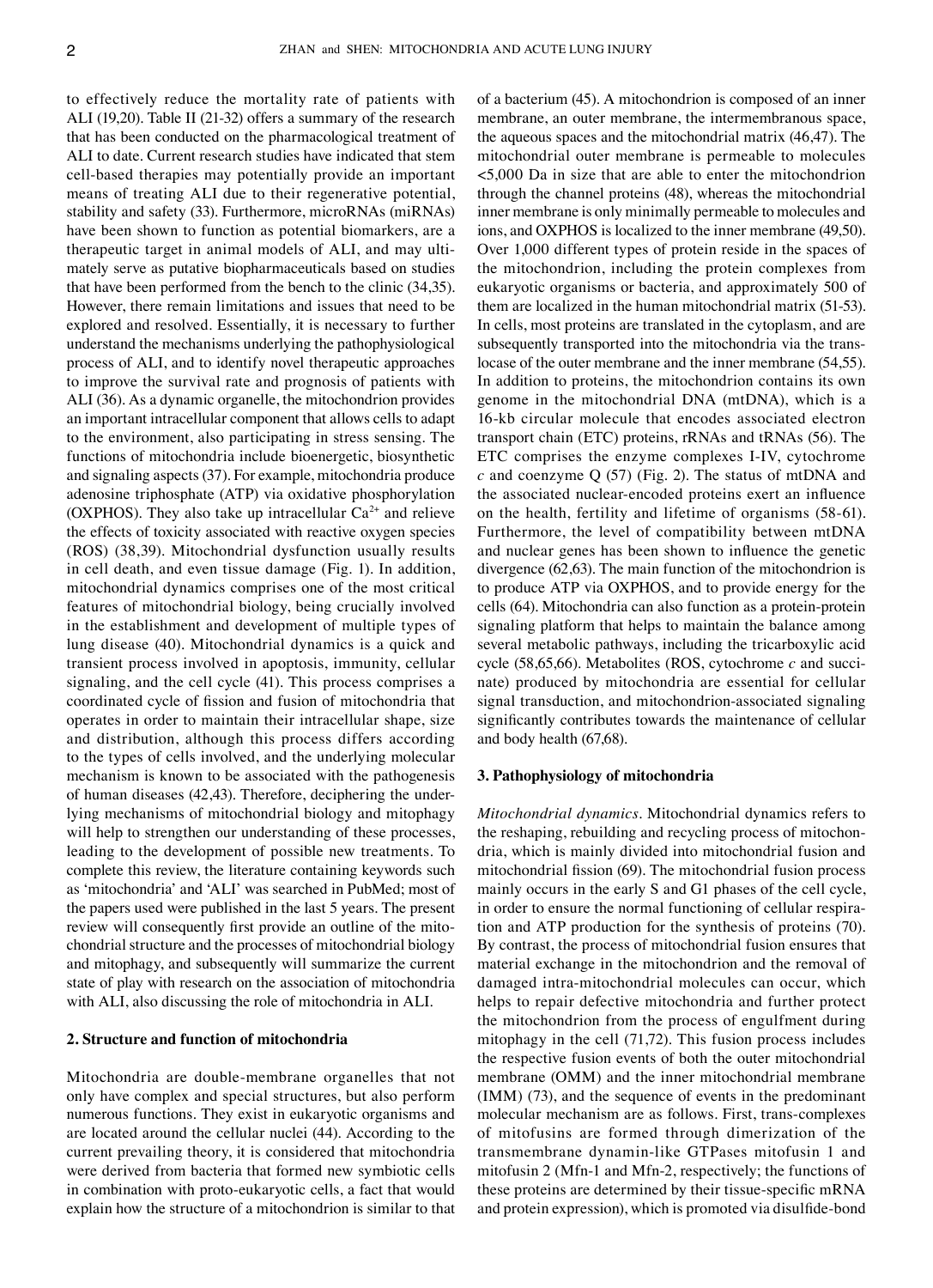#### Table I. Definition of ARDS (4).

| Parameters                                                       | Pathophysiological features                                                                                                                                                                                          |
|------------------------------------------------------------------|----------------------------------------------------------------------------------------------------------------------------------------------------------------------------------------------------------------------|
| Timing of the onset                                              | Within 1 week of a known clinical insult or new or worsening respiratory symptoms<br>(most patients are identified within 72 h) (5)                                                                                  |
| Chest imaging (chest radiograph)<br>or computed tomography scan) | Bilateral opacities (cannot totally be explained by effusions, lobar/lung collapse, or<br>nodules), more extensive opacities may be considered as more severe ARDS                                                   |
| Origin of edema                                                  | Respiratory failure cannot totally be explained by cardiac failure or fluid overload<br>Requires objective evaluation (e.g., echocardiography) to exclude hydrostatic edema if no<br>risk factor for ARDS is present |
| Oxygenation                                                      |                                                                                                                                                                                                                      |
| Mild                                                             | 200 mm Hg <pao<sub>2/FIO<sub>2</sub> ≤ 300 mm Hg with PEEP or CPAP ≥ 5 cm H<sub>2</sub>O (definition of 'acute<br/>lung injury' in this review)</pao<sub>                                                            |
| Moderate                                                         | 100 mm <hg pao<sub="">2/FIO<sub>2</sub> <math>\leq</math>200 mm Hg with PEEP <math>\geq</math>5 cm H<sub>2</sub>O</hg>                                                                                               |
| Severe                                                           | PaO <sub>2</sub> /FIO <sub>2</sub> $\leq$ 100 mm Hg with PEEP $\geq$ 5 cm H <sub>2</sub> O                                                                                                                           |

ARDS, acute respiratory distress syndrome; CPAP, continuous positive airway pressure; FIO<sub>2</sub>, fraction of inspired oxygen; PaO<sub>2</sub>, partial pressure of arterial oxygen; PEEP, positive end-expiratory pressure.

| Table II. Research on pharmacological treatment of acute lung injury. |  |  |  |
|-----------------------------------------------------------------------|--|--|--|
|-----------------------------------------------------------------------|--|--|--|

| Treatment            | <b>Results</b>                      | (Refs.) |
|----------------------|-------------------------------------|---------|
| Glucocorticoids      | No benefit (acute or late phase)    | (21,22) |
| Surfactant           | No benefit                          | (23)    |
| N-acetylcysteine     | No benefit                          | (24)    |
| Inhaled nitric oxide | No benefit                          | (25)    |
| Liposomal PGE 1      | No benefit (low dose);              | (26,27) |
|                      | Improved survival trend (high dose) |         |
| Ketoconazole         | No benefit                          | (28)    |
| Lisofylline          | Terminated due to futility          | (29)    |
| Salbutamol IV        | Improved survival trend             | (30)    |
| Procysteine          | Terminated due to futility          | (31)    |
| Activated protein C  | Terminated due to futility          | (32)    |

formation, causing OMMs to come into proximity with each other and to be tethered, subsequently leading to fusion (74‑77). Secondly, fusion of the IMM is then facilitated by OXPHOS, which accelerates the proteolytic action of the dynamin-associated GTPase optic atropy-1 (Opa-1), and this process cleaves long Opa‑1 into a short and soluble form. Only the long Opa‑1 (L‑Opa‑1) form is a component of the IMM, which facilitates fusion of the IMM (78,79). NM23‑H4 is a type of nucleotide diphosphate kinase that promotes the GTP loading of Opa-1 in the presence of ATP (80). Opa-1 GTP loading/hydrolysis and S‑S‑proteolytic processing are two necessary steps in the process of IMM fusion (80). Opa‑1 also has a key role in various mitochondria‑associated cellular functions, such as participating in the respiratory chain and apoptosis (81). Thirdly, under conditions of metabolic stress, such as that which occurs during membrane potential dissipation, the metallopeptidase Oma-1 (an inner membrane ATP‑independent protease) exerts its function via inducing Opa‑1 to ultimately degrade into the short form of Opa‑1 (S‑Opa‑1), which leads to damaged mitochondria being selected for mitophagy (82). Mitochondrial fission occurs mainly during the S‑, G2‑ and M‑phases of the cell cycle in order to ensure that the mitochondria are distributed equally in the daughter cells (83). Mitochondrial fission is a complex and multistep process that serves a crucial role in the regulatory mechanisms of cellular proliferation, differentiation, apoptosis, mitochondrial quality control and ROS production (84‑87). For example, mitochondrial fission has been demonstrated to accelerate the segregation and autophagy of damaged mitochondria under stress conditions, which effectively reduces the accumulation of dysfunctional mitochondria and subsequently ameliorates the cellular stress conditions (88). The GTPase dynamin‑related protein 1 (Drp1/DNM1L) is the primary driving factor of mitochon‑ drial fission (89). The site of mitochondrial fission is marked by an initial constriction at the OMM that is generated by endoplasmic reticulum (ER) and actin filaments, which helps the recruitment of Drp1 at the fission site (90). In mammals,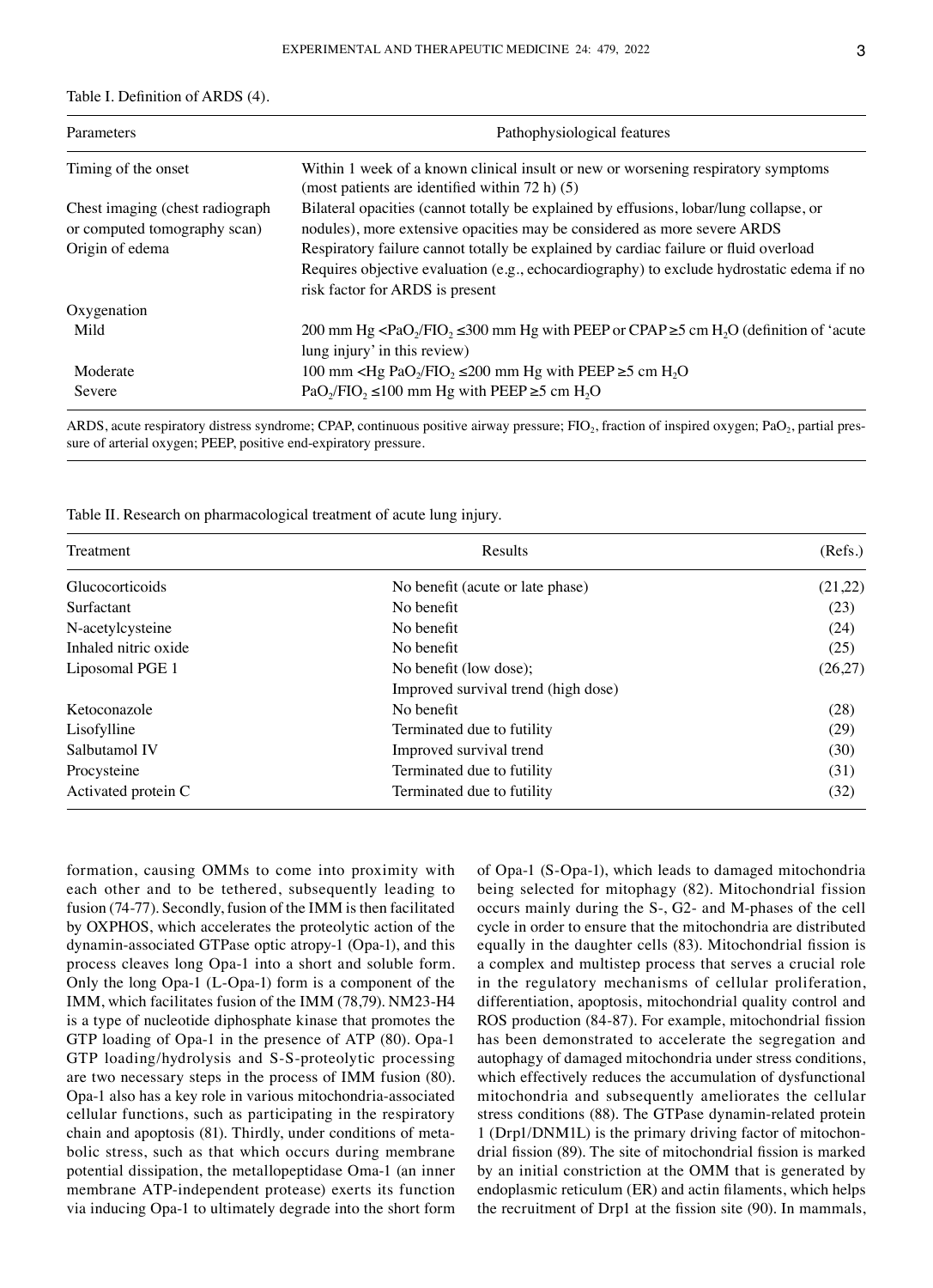

Figure 1. Pathophysiological processes of mitochondria in cells. Under normal conditions, the balance among mitochondrial fusion, mitochondrial fission and mitophagy maintains the health of mitochondria the number of mitochondria stable. The dysfunction of mitochondria usually occurs in the pathological conditions of cells, including the imbalance of mitochondrial dynamics, the release of  $Ca<sup>2+</sup>$ , mtDNA and ROS from mitochondria, and the death of mitochondria. Mfn-1, mitofusin1; Mfn-2, mitofusin 2; Opa-1, optic atropy-1; Mff, mitochondrial fission factor; Drp1, dynamin-related protein 1; Fis 1, mitochondrial fission 1; LC3, microtubule-associated protein 1 light chain 3; mtDNA, mitochondrial DNA; ROS, reactive oxygen species; TLR, Toll-like receptor; IL, interleukin.

although Drp1 is unable to bind to the phospholipid membrane directly due to the loss of a pleckstrin homology (PH) domain, Drp1 is nevertheless able to exert this function via adaptor proteins [mitochondrial fission factor (Mff) and mitochondrial dynamics proteins 51 and 49 (MiD51 and MiD49)] (91‑93). Mitochondrial scission mainly occurs at the site of ER contact, suggesting that both phospholipids [predominantly phosphatidic acid (PA) and cardiolipin (CL)] and calcium transfer are indispensable during this scission process (94,95). Dynamin 2 (Dnm‑2; a GTPase) is recruited at the contact site, where Drp1 recruits and induces the membrane constriction, finally leading to mitochondrial fission (30). There also exists another mechanism of IMM fission which is dependent on calcium instead of Drp1. When inverted formin 2 (INF2) proteins are recruited at the contact site, more INF-2-mediated calcium enters into the mitochondria, which leads to a decrease in the membrane potential, the cleavage of Opa‑1, and the activation of Oma‑1 (96). S-Opa-1 is an important component of the mitochondrial contact site and the intermembrane space bridging (MIB) complex. It controls the OMM‑IMM tethering mediated by Mic60, promotes the release of IMM tethering and possible shrinkage, and ultimately regulates the mitochondrial inner compartment (CoMIC) (97). S‑Opa‑1 participates in the procedure of cristae morphogenesis and the tethering of the OMM along with other associated proteins, such as mitofilin (Mic60/Immt), ChchD3, ChchD6 and Sam50 (a type of outer membrane protein) (97,98). In addition, there exists other mitochondrial-fission regulatory proteins, including the leucine‑rich repeat kinase 2 (LRRK2) and the small GTPase, Rab32 (99,100).

*Mitophagy.* Mitophagy clears damaged or dysfunctional mitochondria to control the mitochondrial quality, and the dysregulation of mitophagy is associated with a number of different diseases (101). There are both canonical and non‑canonical modes that mediate the signaling pathway in mitophagy. Mitophagy induced by PTEN‑induced putative kinase 1 (PINK1) and Parkin is the most common mechanism, which is a multistep process of degrading unhealthy mitochondria via the activation of PINK1, Parkin and other recruited proteins (102‑104). In a normal cellular environment, PINK1 protein at the OMM is constitutively cleaved and degraded by mitochondrial processing protease (MPP) and presenilin-associated rhomboid‑like (PARL) protein. When the mitochondrial membrane potential is perturbed, and subsequently the mitochondrial membrane is depolarized, PINK1 is stabilized at the OMM since both MPP and PARL are inhibited, which could be considered as the signal of mitochondrial dysfunction (105). PINK1 is activated via its autophosphorylation, which further leads to the phosphorylation of its substrates. PINK1 phosphorylates serine–65 of ubiquitin to activate and recruit Parkin, which serves to amplify the PINK1-initiated signal. Subsequently, activated Parkin induces the ubiquitinylation of mitochondrial fusion‑associated proteins such as Mfn-1 and Mfn-2, which serves to prevent them from participating in the fusion process (106,107). The ubiquitinylation of Miro1 protein induced by Parkin weakens the protein ability of Miro1 to bind with microtubules, and strengthens the ability of this protein to bind with the PINK1-Parkin complex, which causes the isolation of associated damaged mitochondria (108). Concurrently, the phosphorylation of the ubiquitin chain mediated by PINK1 enhances the recruitment and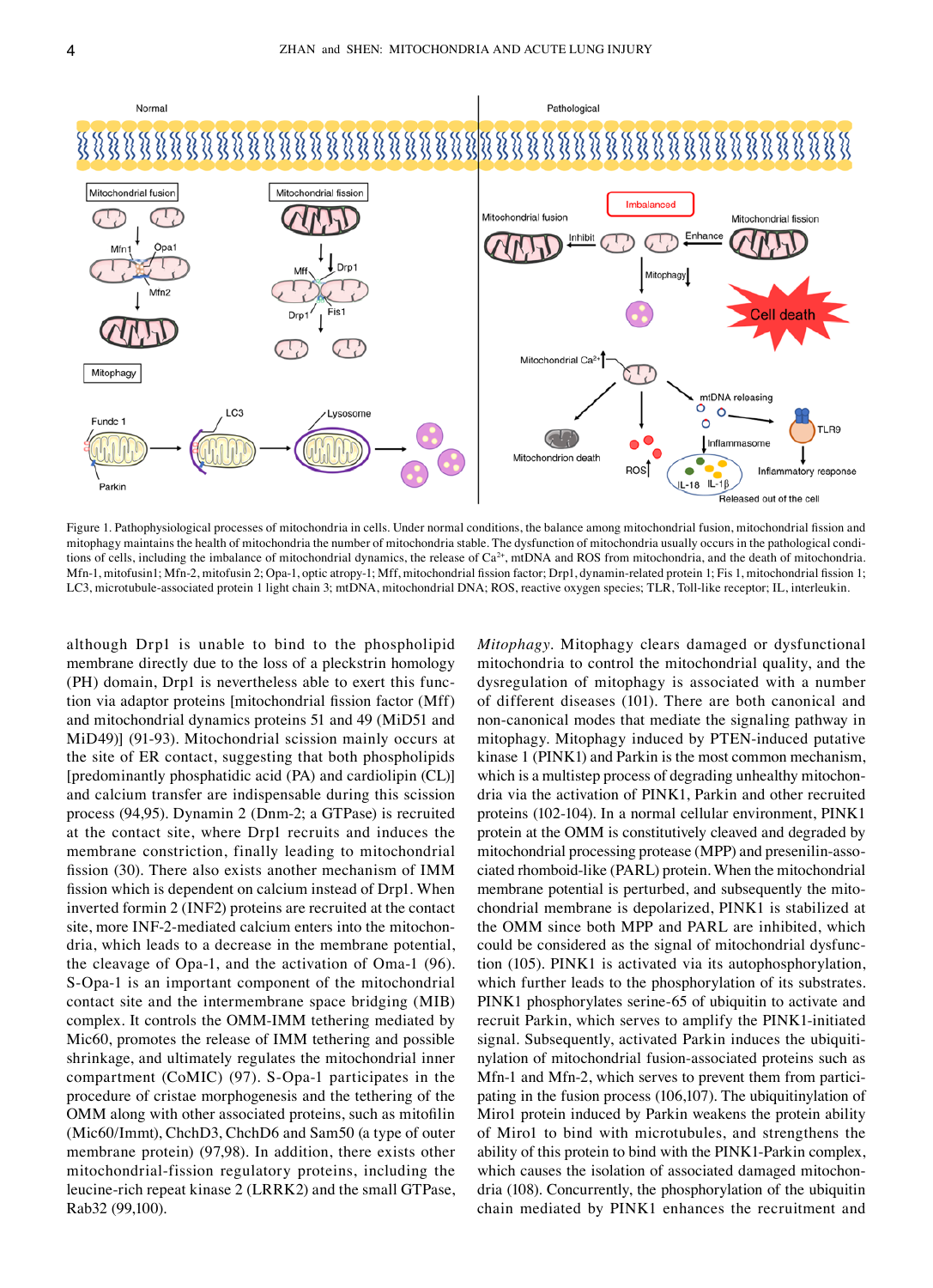

Figure 2. Structure of mitochondria and electron transport chain. Mitochondria are organelles having an outer and inner membrane. The components of citric acid cycle, mtDNA, protein complexes and ribosomes are all in the inside of the inner membrane. The respiratory chain proteins are located on the inner membrane. There are five components of the electron transport chain, including NADH/ubiquinone oxidoreductase, succinate dehydrogenase, cytochrome *c* reductase, cytochrome *c* oxidase, and mitochondrial ATP synthase. The energy stored by proton pumping is utilized by the electron transport chain to phosphorylate ADP to ATP. FMN, flavin mononucleotide; NAD, nicotinamide adenine dinucleotide; NADH, ubiquinone oxidoreductase; Succ., Succinate; Fum., Fumarate; FAD, flavin adenine dinucleotide; Cyt c, cytochrome *c*; ATP, adenosine triphosphate; ADP, adenosine diphosphate.

activation of Parkin. Microtubule‑associated protein 1 light chain 3 (LC3) on the autophagosome directly interacts with polyubiquitinylated proteins recognized by cargo adaptors, leading finally to the formation of a complex that is degraded by autophagy (109).

In other canonical mechanisms, both Bcl-2 homology 3 (BH3)-only protein (Nix, also known as Bnip3L) and BCL–2/adenovirus E1-interacting protein 3 (Bnip3) not only interact with LC3, but also exert their function under the regulation of hypoxia‑associated factors, which serves an important role in mitophagy (110,111). FUN14 domain‑containing 1 (FUNDC1), an OMM protein, is also associated with mitophagy through its interaction with LC3, Opa‑1 and Drp1 (112,113).

In addition, there are a variety of non‑canonical mitophagy pathways. Depolarized mitochondrial CL is able to directly interact with GABAA receptor‑associated protein (Gabarap) in the OMM, and the oxidation status of CL serves to regulate the balance between cytoprotective mitophagy and other mitochondrial death pathways (114). Prohibitin 2, a receptor present in the IMM, is able to promote Parkin-mediated mitophagy through interacting with LC3 (115). Furthermore, Beclin-1 regulator 1 (AMBRA1) and Bcl-2-like protein 13 (BCL-2L13), as mitophagy receptors, have been shown to induce and promote mitophagy (116,117). BCL‑2L13 is also involved in Parkin-independent mitophagy (118).

Considering all the evidence, it has been clearly demonstrated that dysfunction of mitophagy leads to the accumulation of damaged mitochondria, which induces oxidative stress and various pathological states.

*Dysfunction of the ETC*. With the ETC (also called the respiratory chain), a liberation of electrons results from the oxidation of NADH and  $FADH<sub>2</sub>$ . The liberated electrons are passed along the carrier complexes, and eventually transferred to an oxygen molecule (119). ROS derived from mitochondrial superoxide are mainly produced by Complex I/III of the ETC in mitochondria (120). Heightened ROS production is induced by infection, inflammation, air pollution and oxidative stress, supporting the notion that ALI may lead to the high levels of ROS that are observed (121). Low concentrations of ROS and superoxide (such as peroxynitrite and hydrogen peroxide) are considered to be important components of a normally functioning cellular signaling pathway, whereas high levels of these molecules are able to induce ETC damage under pathological conditions(122). As one of the underlying causes of ALI, sepsis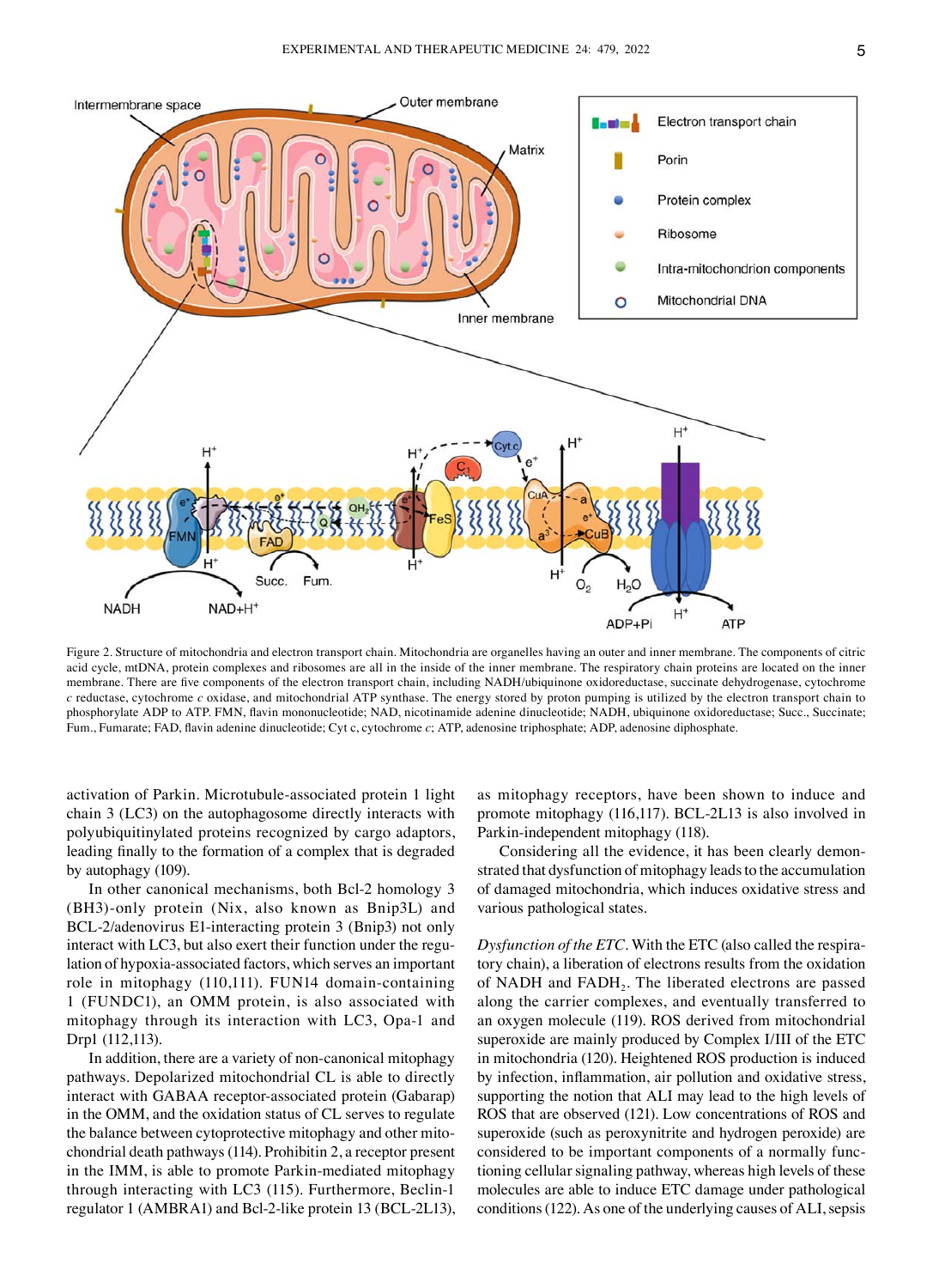also has an impact on the function of the ETC. It has been demonstrated that the level of mitochondrial ROS increases in numerous organs, which results in abnormalities of the ETC in the same organs, as observed in cases of sepsis (123,124). It has been shown that the concentrations of ETC proteins that are associated with or contain iron‑sulfur centers are reduced in sepsis, since Fenton reactions induce the depletion of ETC protein constituents (125). When the mitochondrial ETC components are damaged or even lost in cases of severe disease, the decreased production of ATP may accelerate the pathological processes of certain diseases (126‑128).

*Free radical production.* In addition to the direct damage caused to ETC proteins, an abnormal expression of ROS derived from mitochondria may influence other cellular constituents, and the interactions between ROS and these constituents subsequently alter their function; this includes proteins, DNA, and lipid peroxidation (129,130). Since mtDNA lacks protective histones and the expression of bases modified by oxidation in mtDNA is several times higher compared with that in nuclear DNA, mtDNA is more easily impaired by ROS (131,132). It has been shown that superoxide anions produced by mitochondria have a limited ability to directly pass through the mitochondrial membranes, although they exit the mitochondrion more easily by forming new molecular species and reacting with cellular components in the cytoplasm (133,134). For example, under conditions in which the generation of nitric oxide significantly increases, nitric oxide may combine with superoxide forming peroxynitrite, which is able to impair proteins and modify lipids (135). Moreover, ROS oxidize proteins and alter their activity, promoting the release of proteases and inhibiting the activation of antioxidant enzymes (136). In ALI, the overproduction of ROS is widely derived from parenchymal cells, a high concentration of oxygen and oxidant-generating enzymes, leading to the induction of oxidative stress and cell damage (137,138).

*Abnormal mitochondrial Ca2+ transport.* In quiescent cells, excess  $Ca^{2+}$  in the cytoplasm is taken up into mitochondria to maintain the low levels of cytosolic  $Ca^{2+}$  (139). There are several factors that influence the level of mitochondrial  $Ca^{2+}$ , including cytosolic  $Ca^{2+}$  that is released from other cellular organelles. During the process of mitochondrial  $Ca^{2+}$  transport,  $Ca<sup>2+</sup>$  influx is dependent on calcium uniporter activity, and to a certain extent the  $Ca^{2+}$  that is released is dependent on the mitochondrial sodium/calcium ion channel (140,141). Under conditions of there being an increased level of cytosolic  $Ca<sup>2+</sup>$  and an increased level of activity of the uniporter, ATP synthase is likewise activated, and the levels of mitochondrial calcium are increased (142). Extremely high concentrations of mitochondrial  $Ca^{2+}$  may lead to increases in the formation of mitochondrial superoxide and ROS, which cause mitochondrial-dependent cellular damage (143). Furthermore, the increased levels of mitochondrial  $Ca<sup>2+</sup>$  are coordinated with enhanced mitochondrial ROS to induce opening of the membrane permeability transition (MPT) pore, which results in cytochrome  $c$  being released from mitochondria, subsequently activating the mitochondrial-dependent cell death pathway (144). It has been reported that hypocapnia‑induced mitochondrial Ca2+ uptake could increase the production of ROS, which ultimately results in the cell death associated with ARDS (145).

## **4. Mitochondrial role in ALI**

Mitochondrial dysfunction in lung cells has an important role in the pathological process of ALI (146). The main pathological feature of ALI is the infiltration of inflammatory cells, such as macrophages and neutrophils (147,148). Mitochondria are involved in the modulation of immune cells via different mechanisms. It has been demonstrated that mitochondrial ROS can stimulate the activation of macrophage-surface Toll-like receptors (TLRs), enhancing their anti-pathogenic ability (149). Triggering receptor expressed on myeloid cells 1 (TREM-1) maintains the integrity of mitochondria to prolong the survival of macrophages which plays a key role in ALI (150). Moreover, macrophages can be divided into two phenotypes, M1 (proinflammatory) and M2 (anti-inflammatory) respectively, which are associated with the bioenergetic function of mitochondria and are an essential part in the process of lung infection and inflammation (151,152). The mitochondrial ETC is involved in the activation of lipopolysaccharide (LPS)-induced nuclear factor- $\kappa$ B (NF- $\kappa$ B), suggesting that mitochondria alleviate the degree of damage of ALI by regulating neutrophils (153).

LPS is known to damage alveolar epithelial cells and is one of the main causes of ALI. Islam *et al* found that mitochondria derived from bone marrow‑derived stromal cells were released in the microvesicles engulfed by the alveolar cells, which increased the concentration of alveolar ATP and decreased the mortality of animal models in LPS‑induced ALI (154). In current research, the heme oxygenase-1/carbon monoxide system has been revealed to alleviate ALI induced by endotoxin via regulating the mitochondrial dynamic equilibrium (155,156). In LPS‑induced ALI rat models, the expression of Mfn‑1 is negatively regulated by HO‑1 expression possibly related to the PI3K/Akt signaling pathway, which can improve the condition of oxidative stress by regulating mitochondrial fusion (157). The mitochondrial division inhibitor-1 (Mdivi-1) has the ability to relieve the activation of mitogen-activated protein kinases (MAPKs), oxidative stress and apoptosis induced by LPS and reduce pro‑inflammatory cytokine release, which inhibits the mitochondrial fission and mitigates the degree of damage by ALI (158). In LPS‑induced ALI, the severity of inflammation and lung injury can be restrained by regulating the Drp1‑induced mitochondrial fission (159). Dexmedetomidine (DEX) affords lung protection and mitigates the damage of ALI by keeping the dynamic balance between mitochondrial fusion and fission via the HIF‑1a/HO‑1 pathway (160). Normal mitophagy maintains the homeostasis of cells by cleaving and degrading damaged mitochondria, while excessive mitophagy may lead to mitochondrial dysfunction, cell damage and death. Sestrin2 (Sesn2), a highly conserved protein, protects alveolar macrophages and reduces the release of the Nod-like receptor protein 3 (NLRP3) inflammasome by promoting mitophagy, which finally plays a protective role in LPS‑induced ALI (161). Transcription factor EB (TFEB) negatively regulates mitophagy and decreases mitochondrial injury to protect LPS‑induced ALI (162,163). Overexpression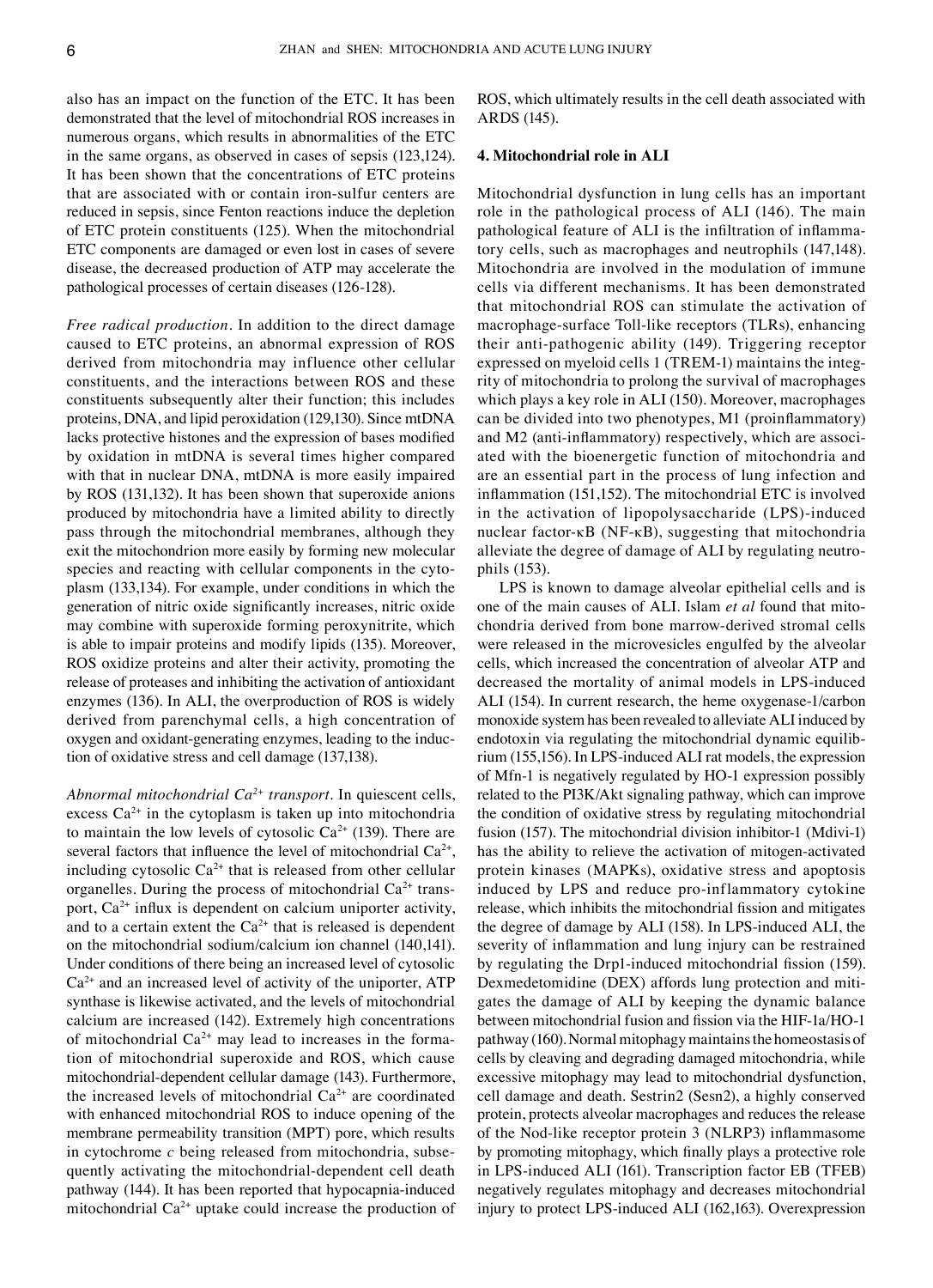of PPARγ coactivator 1α (PGC‑1α) may positively regulate the expression of TFEB and then affect mitophagy, which in turn alleviates lung edema and decreases inflammation in LPS-induced ALI (164). Zhao *et al* demonstrated that oxyberberine inhibited the translation of Parkin1 from the cytoplasm to mitochondria and Parkin‑mediated mitophagy to ease the degree of inflammation in LPS-induced ALI (165). Moreover, overexpression of Bcl‑2 proteins also attenuated LPS‑induced ALI via PINK1/Parkin-mediated mitophagy (166).

The lungs are one of the organs most often affected by sepsis, which usually leads to ALI. Damage-associated molecular pattern (DAMP) is the general term for numerous endogenous risk molecules, existing in the nucleus, mitochondria, or cytoplasm (167,168), which are released in response to cell death or stress (169,170). The released DAMPs are recognized and bond to multiple receptors which include pattern recognition receptors (PRRs), and then activate downstream pathways to trigger the inflammatory response, aggravating the damage of the lungs (171,172). mtDNA, a type of cellular toxicity compound, acts as a DAMP and contains materials only found in bacteria and induces cellular toxicity via two main mechanisms (173,174). The first one is to activate and interact with NLRP3 inflammasome, and the second one is to recognize the bacteria‑like mtDNA via the activation of TLR9 (175,176). For example, the release of mtDNA depends on the level of TLR4, and mtDNA induces ALI together with TLR9 (177). In addition, mtDNAs, as mitochondrial DAMPs, increase the permeability of lung endothelial cells in sepsis‑induced ALI (178). The balance between mitochondrial fusion and fission is broken when massive ROS exist, which accelerate the progression of sepsis and are an indirect cause of ALI (179). Chen *et al* found that PINK1/Parkin‑mediated mitophagy played a protective role in cecal ligation and puncture (CLP)‑induced ALI (180). It has been proven that Nrf2 regulates mitophagy in lung cells and exerts a protective function in sepsis (181). MAP kinase kinase 3 (MKK3) promotes the activation of mitochondrial biogenesis and mitophagy through the PINK1/Parkin pathway and PGC-1 $\alpha$ /Nrf-1 axis, which in turn increase the number of healthy mitochondria and protect against sepsis-induced ALI (182).

Reportedly, hydrochloric acid‑induced ALI may result in the direct damage of the alveolar epithelium and then induce proinflammatory signaling (183,184). However, the pathophysiological mechanisms of hydrochloric acid‑induced ALI are still not clear. Hough *et al* found the mitochondrial function of alveolar cells impaired in hydrochloric acid‑induced ALI (185). Acute PM2.5 exposure was related to enhanced airway inflammation, immune cell infiltration, and the release of proinflammatory cytokines and chemokines, inducing ALI (186,187). The activation of the TLR4/NF‑κB/p38 MAPK and NLRP3/caspase‑1 signaling pathways may inhibit ALI and mitochondrial damage by regulating the expression of the related mitochondrial fusion and fission proteins, such as Opa‑1, Drp1, and Mfn‑2 (188). Ischemia/reperfusion injury (IRI) usually includes the release of cytokines and inflammatory mediators, extensive oxidative stress, and the induction of apoptosis, increasing the dysfunction and damage of lungs (189). Tanshinone IIA (TIIA) combined with cyclosporine A (CsA) attenuated the apoptosis of the lung tissue by improving the mitochondrial dynamics via the PI3K/Akt/Bad signaling pathway (190). Prolonged, high oxygen concentration promoted the production of ROS and the level of proapoptotic proteins, finally inducing ALI. Research has shown that thyroid hormone T3 increases mitochondrial biogenesis and mitophagy, thus providing effective protection in hyperoxia‑induced ALI (191).

In summary, the dysfunction of mitochondria plays a crucial role in ALI. These findings suggest the potential of mitochondrial biology and mitophagy as targets for the treatment and intervention of ALI.

#### **5. Current therapies and potential regulatory factors**

Mitochondria play an indispensable role in the occurrence and development of ALI. In addition, in ALI models, cells undergo abnormal mitochondrial biological processes or mitophagy. Thus, factors associated with mitochondrial pathophysiology may be the potential therapeutic targets for ALI (Fig. 3) (192). Mitochondrial-targeted antioxidants can protect against the mitochondrial dysfunction and oxidative stress induced by mechanical ventilation, suggesting improvement of the prognosis of ALI treated by mechanical ventilation (193). Research has also demonstrated that both pioglitazone and rosiglitazone effectively induce mitochondrial biogenesis and prevent the related cell dysfunction and damage (194). Mitochondrial transplantation, as an important method to replace damaged mitochondria, can significantly improve the condition of lungs and reduce the lung tissue damage induced by ALI (195). Melatonin can effectively inhibit superoxide and nitric oxide and protect against the mitochondrial damage (196‑198).

In addition to current therapies, there are also certain factors that regulate mitochondrial dynamics, which may aid in understanding the role of mitochondria in ALI and may be translated into novel therapies in the future. Membrane lipid composition and post-translation modification are two main factors that regulate mitochondrial dynamics. CL and PA are two minor constituents of phospholipids, but they are both involved in the remodeling of the mitochondrial membrane. PA, a saturated lipid synthesized in the endoplasmic reticulum (ER), is transferred from the ER to the mitochondria and then converted into CL at the inner mitochondrial membrane (199). The respective microdomain formation of PA and CL determines mitochondrial fusion or fission (200‑202). It has been shown that Drp1 can interact with these two phospholipids to influence mitochondrial fusion or fission (200, 203‑205). Drp1 is the core protein of mitochondrial dynamics, and how post-translational modifications of Drp1 regulate mitochondrial dynamics has been widely explored (206‑208). In addition to membrane lipid composition and post-translation modification, there are also other proteins that modulate this dynamic process, including ganglioside-induced differentiation associated protein 1 (GDAP1) (209), mitochondrial fission process 1 (MTFP1/MTP18) (210), and reactive oxygen species modulator 1 (ROMO1) (211).

To sum up, there is still a long way to go before these thera‑ pies and regulatory factors can be formally used in the clinic, because some of these potential treatments are still speculative and others have only been verified in animal models.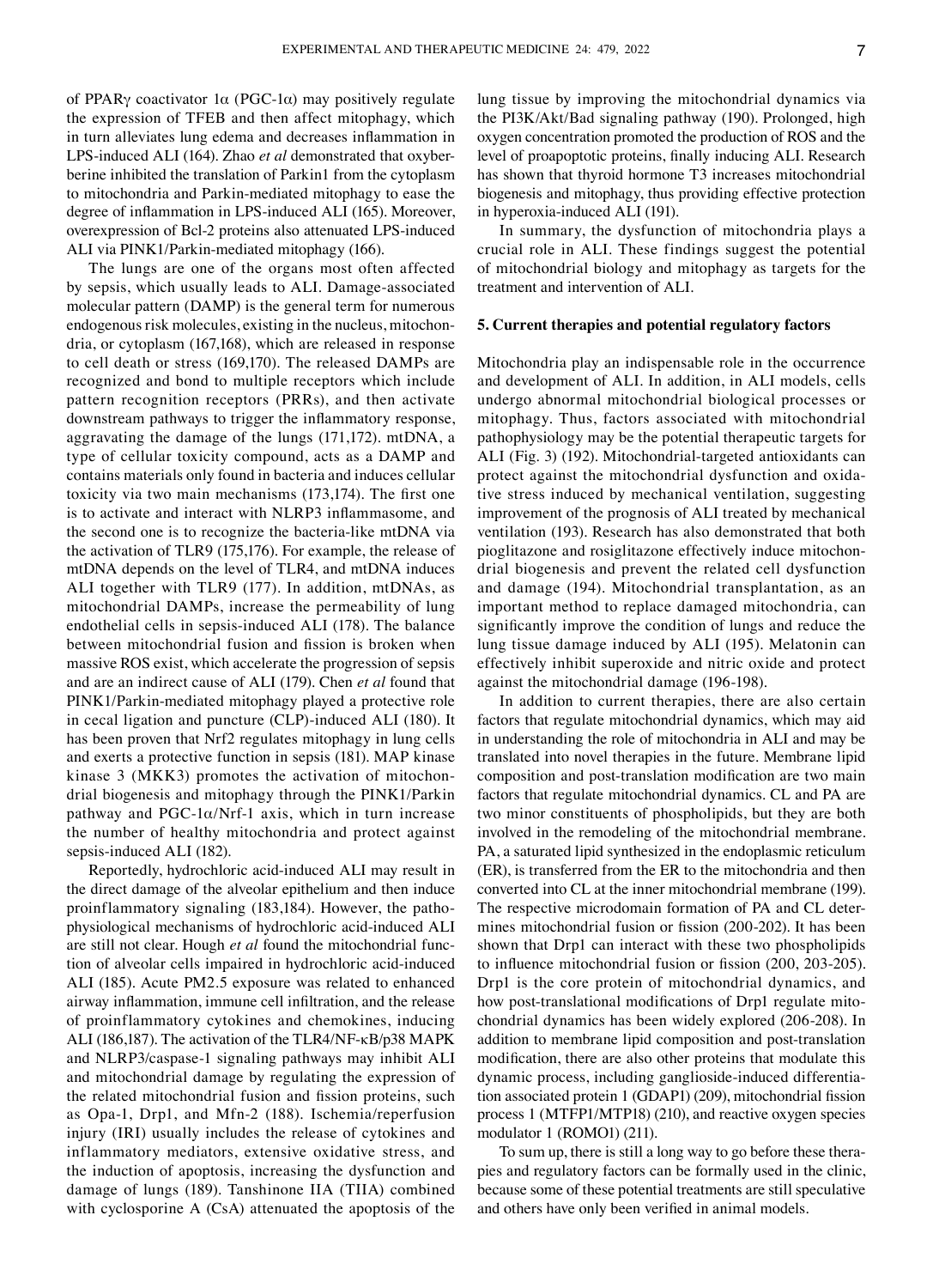

Figure 3. Schematic representation of potential mechanisms of current therapies and regulatory factors attenuating acute lung injury by the modulation of mitochondria. Mitochondria play important roles in acute lung injury, therefore factors protecting mitochondria may aid in improving the prognosis of acute lung injury.

#### **6. Conclusion**

The present review summarized the structure, function, pathophysiology of mitochondria and the role of mitochondria in ALI, which could pave the way to provide novel therapeutic methods to treat ALI.

ALI is a complex and severe pathological disease with high morbidity and mortality in the ICU, which triggers the sustaining inflammatory response, lung epithelial and endothelial cell death, and alveolar barrier destruction (212). Mitochondria are considered to be the powerhouse of cells, take part in metabolite biosynthesis and produce ROS (213). They have also been proven to be involved in necrosis, immunological response, thermoregulation, and intracellular calcium regulation (214,215). Generally, the dysfunction of mitochondria usually occurs in the pathophysiological processes of diseases.

Mitochondria play an important role in ALI. Macrophages and neutrophils are essential effector cells that are involved in ALI, and mitochondria regulate the polarization of macrophages and the apoptosis and NETosis of neutrophils(216,217). In addition, mitochondrial dynamics and mitophagy are associated with the outcome of ALI. Collectively, mtDNA, as a DAMP, induces ALI, and ROS produced by mitochondria affect the process and outcome of ALI.

However, there are some remaining issues that need to be addressed. The research on mitochondria‑related elements in ALI is still in its infancy, and the changes in mitochondria and regulatory factors are complex and interactive. Moreover, the research concerning the role of mitochondria in ALI is based on animal models, warranting more experiments, in order to be brought into clinical practice.

#### **Acknowledgements**

Not applicable.

## **Funding**

The present review was supported by the Mass Chemical Injury First‑Aid, Core Discipline Improvement Project, 3‑year (2020‑2022) Action Plan of Shanghai Public Health System Development (program no. GWV‑10.1‑XK26; budget no. 1304), the Emergency and Critical Care Centre, Discipline Platform Improvement Project, 3‑year Talents Echelon Action Plan of Jinshan Hospital (program no. XPT-2020-3; budget no. 1257), and the Emergency and Critical Care, Class A, Core Medicine Discipline Improvement Project of Jinshan District, 6th Season (program no. JSZK2019A01; budget no. 1195).

#### **Availability of data and materials**

Not applicable.

## **Authors' contributions**

BZ and JS conceived and designed the review, collected and analyzed the data, and co‑wrote the manuscript. JS reviewed the manuscript. Data authentication is not applicable. Both authors (BZ and JS) read and approved the final manuscript.

## **Ethics approval and consent to participate**

Not applicable.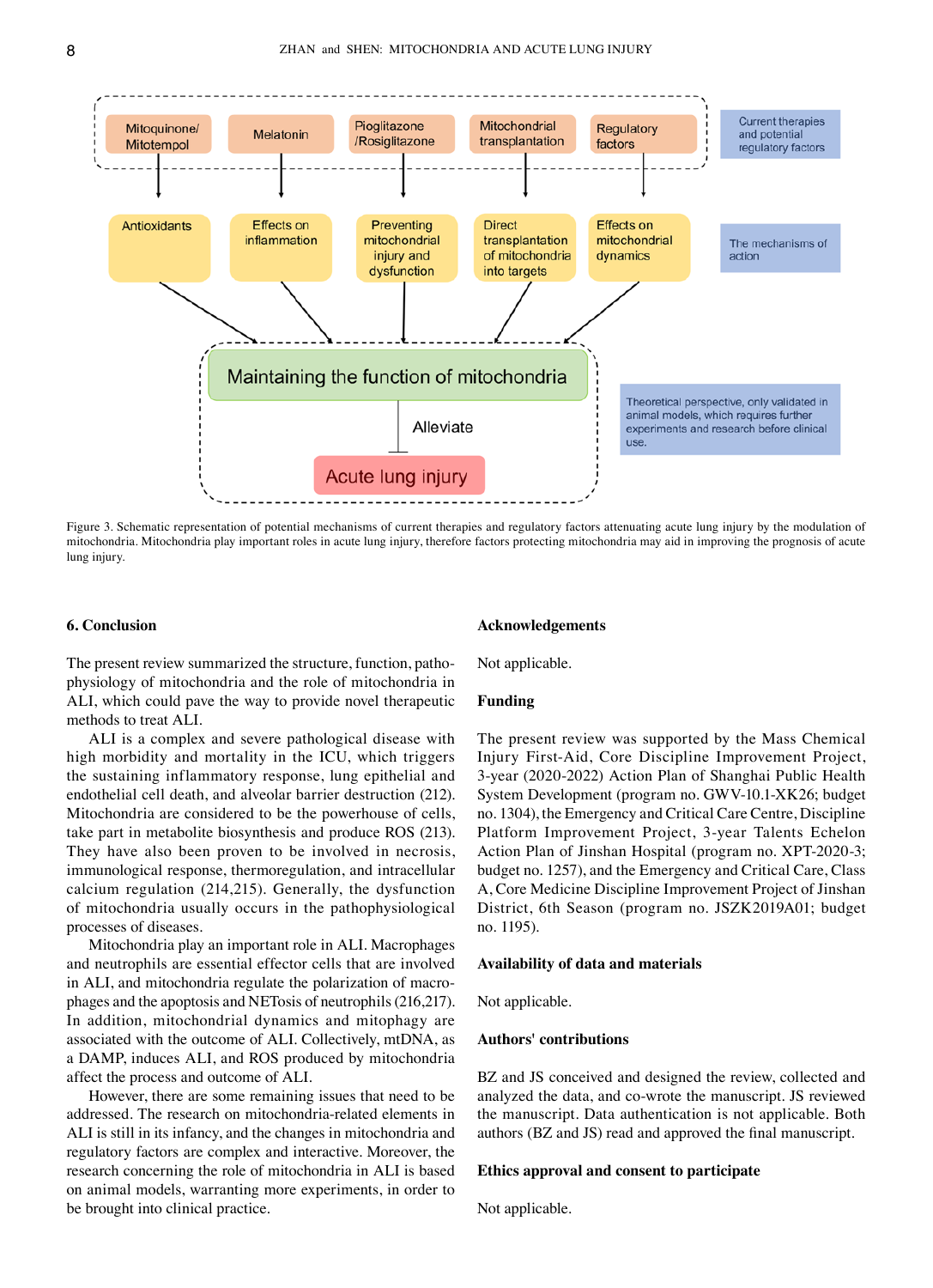## **Patient consent for publication**

Not applicable.

#### **Competing interests**

The authors declare that they have no competing interests.

#### **References**

- 1. Jiang Z, Zhang L and Shen J: MicroRNA: Potential biomarker and target of therapy in acute lung injury. Hum Exp Toxicol 39: 1429‑1442, 2020.
- 2. Mowery NT, Terzian WTH and Nelson AC: Acute lung injury. Curr Probl Surg 57: 100777, 2020.
- 3. Bernard G, Artigas A, Brigham K, Carlet J, Falke K, Hudson L, Lamy M, Legall JR, Morris A and Spragg R: Report of the American‑European consensus conference on ARDS: Definitions, mechanisms, relevant outcomes and clinical trial coordination. The consensus committee. Intensive Care Med 20: 225‑232, 1994.
- 4. ARDS Definition Task Force, Ranieri VM, Rubenfeld GD, Thompson BT, Ferguson ND, Caldwell E, Fan E, Camporota L and Slutsky AS: Acute respiratory distress syndrome: The Berlin definition. JAMA 307: 2526‑2533, 2012.
- 5. Hudson LD, Milberg JA, Anardi D and Maunder RJ: Clinical risks for development of the acute respiratory distress syndrome. Am J Respir Crit Care Med 151: 293‑301, 1995.
- 6. Looney MR, Su X, Van Ziffle JA, Lowell CA and Matthay MA: Neutrophils and their Fc gamma receptors are essential in a mouse model of transfusion-related acute lung injury. J Clin Invest 116: 1615‑1623, 2006.
- 7. Martin T, Hagimoto N, Nakamura M and Matute-Bello G: Apoptosis and epithelial injury in the lungs. Proc Am Thorac Soc 2: 214-220, 2005.
- 8. Weiser M, Pechet T, Williams J, Ma M, Frenette PS, Moore FD, Kobzik L, Hines RO, Wagner DD, Carroll MC and Hechtman HB: Experimental murine acid aspiration injury is mediated by neutrophils and the alternative complement pathway. J Appl Physiol (1985) 83: 1090-1095, 1997.
- 9. Spadaro S, Park M, Turrini C, Tunstall T, Thwaites R, Mauri T, Ragazzi R, Ruggeri P, Hansel TT, Caramori G and Volta CA: Biomarkers for acute respiratory distress syndrome and prospects for personalised medicine. J Inflamm (Lond) 16: 1, 2019.
- 10. Huang X, Xiu H, Zhang S and Zhang G: The role of macrophages in the pathogenesis of ALI/ARDS. Mediators Inflamm 2018: 1264913, 2018.
- 11. Han S and Mallampalli RK: The acute respiratory distress syndrome: From mechanism to translation. J Immunol 194: 855‑860, 2015.
- 12. Meduri G, Kohler G, Headley S, Tolley E, Stentz F and Postlethwaite A: Inflammatory cytokines in the BAL of patients with ARDS. Persistent elevation over time predicts poor outcome. Chest 108: 1303‑1314, 1995.
- 13. Parsons PE, Eisner MD, Thompson BT, Matthay MA, Ancukiewicz M, Bernard GR and Wheeler AP; NHLBI Acute Respiratory Distress Syndrome Clinical Trials Network: Lower<br>tidal volume ventilation and plasma cytokine markers of inflammation in patients with acute lung injury. Crit Care Med 33: 1-6, 230‑232, 2005.
- 14. Greene KE, Wright JR, Steinberg KP, Ruzinski JT, Caldwell E, Wong WB, Hull W, Whitsett JA, Akino T, Kuroki Y, *et al*: Serial changes in surfactant‑associated proteins in lung and serum before and after onset of ARDS. Am J Respir Crit Care Med 160: 1843‑1850, 1999.
- 15. Terpstra ML, Aman J, van Nieuw Amerongen GP and Groeneveld AB: Plasma biomarkers for acute respiratory distress syndrome: A systematic review and meta-analysis<sup>\*</sup>. Crit Care Med 42: 691-700, 2014.
- 16. Ware LB, Matthay MA, Parsons PE, Thompson BT, Januzzi JL and Eisner MD; National Heart, Lung, and Blood Institute Acute Respiratory Distress Syndrome Clinical Trials Network: Pathogenetic and prognostic significance of altered coagulation and fibrinolysis in acute lung injury/acute respiratory distress syndrome. Crit Care Med 35: 1821‑1828, 2007.
- 17. Bellani G, Laffey JG, Pham T, Fan E, Brochard L, Esteban A, Gattinoni L, van Haren F, Larsson A, McAuley DF, *et al*: Epidemiology, patterns of care, and mortality for patients with acute respiratory distress syndrome in intensive care units in 50 countries. JAMA 315: 788‑800, 2016.
- 18. Fan E, Brodie D and Slutsky AS: Acute respiratory distress syndrome: Advances in diagnosis and treatment. JAMA 319: 698‑710, 2018.
- 19. Peter JV, John P, Graham PL, Moran JL, George IA and Bersten A: Corticosteroids in the prevention and treatment of acute respiratory distress syndrome (ARDS) in adults: Meta‑analysis. BMJ 336: 1006‑1009, 2008.
- 20. McAuley DF and Matthay MA: Is there a role for beta-adrenoceptor agonists in the management of acute lung injury and the acute respiratory distress syndrome? Treat Respir Med 4: 297‑307, 2005.
- 21. Bernard GR, Luce JM, Sprung CL, Rinaldo JE, Tate RM, Sibbald WJ, Kariman K, Higgins S, Bradley R, Metz CA, *et al*: High-dose corticosteroids in patients with the adult respiratory distress syndrome. N Engl J Med 317: 1565‑1570, 1987.
- 22. Steinberg KP, Hudson LD, Goodman RB, Hough CL, Lanken PN, Hyzy R, Thompson BT and Ancukiewicz M; National Heart, Lung, and Blood Institute Acute Respiratory Distress Syndrome (ARDS) Clinical Trials Network: Efficacy and safety of corticosteroids for persistent acute respiratory distress syndrome. N Engl J Med 354: 1671‑1684, 2006.
- 23. Doig C: Aerosolized surfactant in sepsis-induced adult respiratory distress syndrome. JAMA 273: 1259-1260, 1995.
- 24. Domenighetti G, Suter PM, Schaller MD, Ritz R and Perret C: Treatment with N‑acetylcysteine during acute respiratory distress syndrome: A randomized, double-blind, placebo-controlled clinical study. J Crit Care 12: 177‑182, 1997.
- 25. Dellinger RP, Zimmerman JL, Taylor RW, Straube RC, Hauser DL, Criner GJ, Davis K Jr, Hyers TM and Papadakos P: Effects of inhaled nitric oxide in patients with acute respiratory distress syndrome: Results of a randomized phase II trial. Inhaled nitric oxide in ARDS study group. Crit Care Med 26: 15‑23, 1998.
- 26. Vincent JL, Brase R, Santman F, Suter PM, McLuckie A, Dhainaut JF, Park Y and Karmel J: A multi-centre, double-blind, placebo‑controlled study of liposomal prostaglandin E1 (TLC C‑53) in patients with acute respiratory distress syndrome. Intensive Care Med 27: 1578‑1583, 2001.
- 27. Abraham E, Carmody A, Shenkar R and Arcaroli J: Neutrophils emia-induced acute lung injury. Am J Physiol Lung Cell Mol Physiol 279: L1137‑L1145, 2000.
- 28. Ketoconazole for early treatment of acute lung injury and acute respiratory distress syndrome: A randomized controlled trial. The ARDS network. JAMA 283: 1995‑2002, 2000.
- 29. Randomized, placebo‑controlled trial of lisofylline for early treatment of acute lung injury and acute respiratory distress syndrome. Crit Care Med 30: 1‑6, 2002.
- 30. Perkins GD, Gates S, Park D, Gao F, Knox C, Holloway B, McAuley DF, Ryan J, Marzouk J, Cooke MW, *et al*: The beta agonist lung injury trial prevention. A randomized controlled trial. Am J Respir Crit Care Med 189: 674‑683, 2014.
- 31. Morris PE, Papadakos P, Russell JA, Wunderink R, Schuster DP, Truwit JD, Vincent JL and Bernard GR: A double-blind placebo‑controlled study to evaluate the safety and efficacy of L‑2‑oxothiazolidine‑4‑carboxylic acid in the treatment of patients with acute respiratory distress syndrome. Crit Care Med 36: 782‑788, 2008.
- 32. Liu KD, Levitt J, Zhuo H, Kallet RH, Brady S, Steingrub J, Tidswell M, Siegel MD, Soto G, Peterson MW, *et al*: Randomized clinical trial of activated protein C for the treatment of acute lung injury. Am J Respir Crit Care Med 178: 618‑623, 2008.
- 33. Murphy MB, Moncivais K and Caplan AI: Mesenchymal stem cells: Environmentally responsive therapeutics for regenerative medicine. Exp Mol Med 45: e54, 2013.
- 34. Rajasekaran S, Pattarayan D, Rajaguru P, Sudhakar Gandhi P and Thimmulappa RK: MicroRNA regulation of acute lung injury and acute respiratory distress syndrome. J Cell Physiol 231: 2097‑2106, 2016.
- 35. Chakraborty C, Sharma AR, Sharma G, Doss CGP and Lee SS: Therapeutic miRNA and siRNA: Moving from bench to clinic as next generation medicine. Mol Ther Nucleic Acids 8: 132‑143, 2017.
- 36. Johnson ER and Matthay MA: Acute lung injury: Epidemiology, pathogenesis, and treatment. J Aerosol Med Pulm Drug Deliv 23: 243‑252, 2010.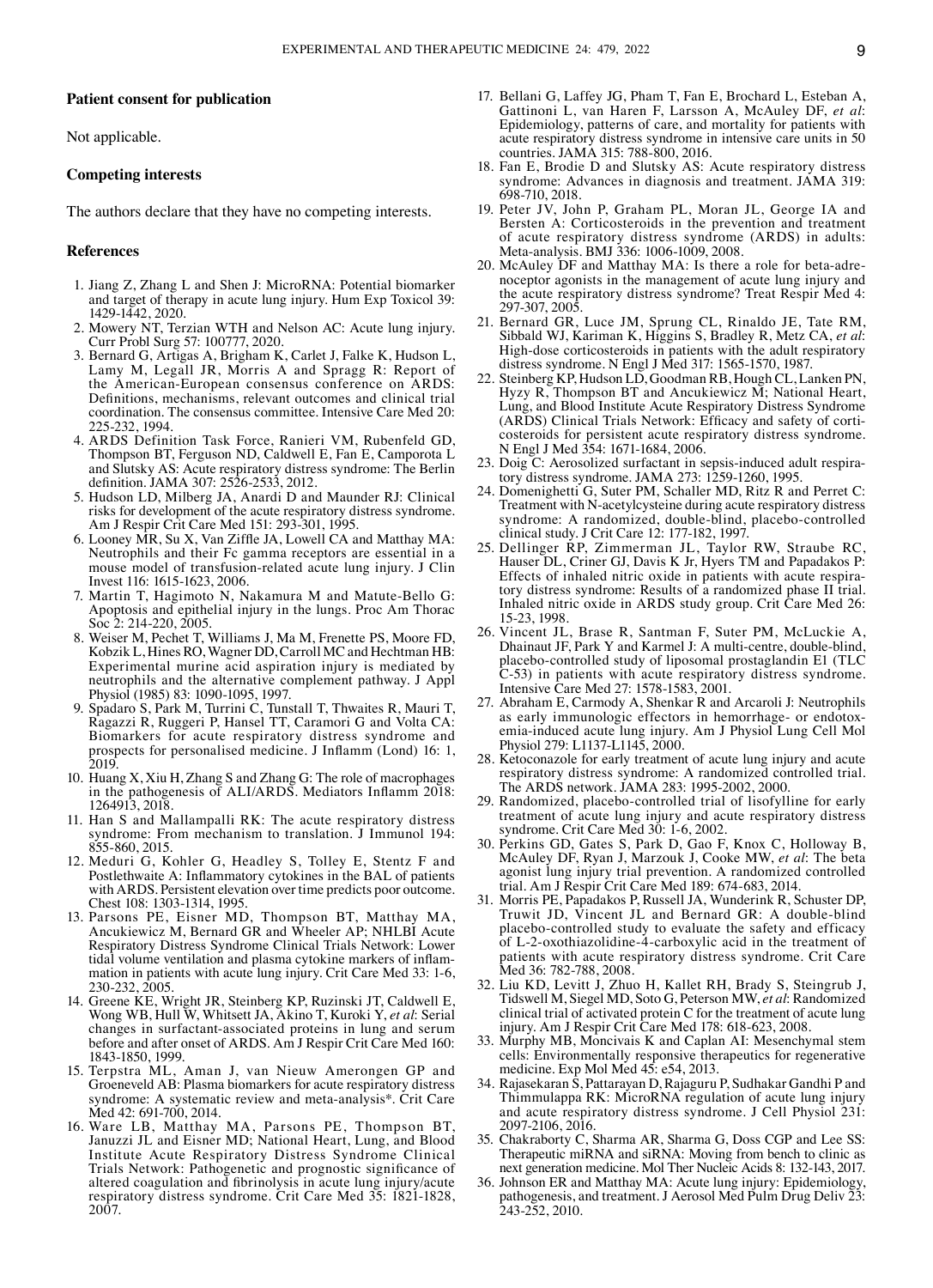- 37. Porporato PE, Filigheddu N, Pedro JMB, Kroemer G and Galluzzi L: Mitochondrial metabolism and cancer. Cell Res 28: 265‑280, 2018.
- 38. Bar-Ziv R, Bolas T and Dillin A: Systemic effects of mitochondrial stress. EMBO Rep 21: e50094, 2020.
- Anderson AJ, Jackson TD, Stroud DA and Stojanovski D: Mitochondria‑hubs for regulating cellular biochemistry: Emerging concepts and networks. Open Biol 9: 190126, 2019.
- 40. Rowlands DJ: Mitochondria dysfunction: A novel therapeutic target in pathological lung remodeling or bystander? Pharmacol Ther 166: 96-105, 2016.
- 41. Wu H, Wei H, Sehgal SA, Liu L and Chen Q: Mitophagy recep‑ tors sense stress signals and couple mitochondrial dynamic machinery for mitochondrial quality control. Free Radic Biol Med 100: 199-209, 2016.
- 42. Gottlieb RA and Stotland A: MitoTimer: A novel protein for monitoring mitochondrial turnover in the heart. J Mol Med (Berl) 93: 271‑278, 2015.
- 43. Tilokani L, Nagashima S, Paupe V and Prudent J: Mitochondrial dynamics: Overview of molecular mechanisms. Essays Biochem 62: 341‑360, 2018.
- 44. Collins TJ, Berridge MJ, Lipp P and Bootman MD: Mitochondria are morphologically and functionally heterogeneous within cells. EMBO J 21: 1616-1627, 2002.
- 45. Rongvaux A: Innate immunity and tolerance toward mitochondria. Mitochondrion 41: 14‑20, 2018.
- 46. de‑Lima‑Júnior JC, Souza GF, Moura‑Assis A, Gaspar RS, Gaspar JM, Rocha AL, Ferrucci DL, Lima TI, Victório SC, Bonfante ILP, et al: Abnormal brown adipose tissue mitochondrial structure and function in IL10 deficiency. EBioMedicine 39: 436‑447, 2019.
- 47. Vögtle FN, Burkhart JM, Gonczarowska‑Jorge H, Kücükköse C, Taskin AA, Kopczynski D, Ahrends R, Mossmann D, Sickmann A, Zahedi RP and Meisinger C: Landscape of submitochondrial protein distribution. Nat Commun 8: 290, 2017.
- 48. Ralto KM and Parikh SM: Mitochondria in acute kidney injury. Semin Nephrol 36: 8‑16, 2016.
- 49. Abate M, Festa A, Falco M, Lombardi A, Luce A, Grimaldi A, Zappavigna S, Sperlongano P, Irace C, Caraglia M and Misso G: Mitochondria as playmakers of apoptosis, autophagy and senescence. Semin Cell Dev Biol 98: 139‑153, 2020.
- 50. Cogliati S, Enriquez JA and Scorrano L: Mitochondrial cristae: Where beauty meets functionality. Trends Biochem Sci 41: 261‑273, 2016.
- 51. Rath S, Sharma R, Gupta R, Ast T, Chan C, Durham TJ, Goodman RP, Grabarek Z, Haas ME, Hung WHW, *et al*: MitoCarta3.0: An updated mitochondrial proteome now with sub‑organelle localization and pathway annotations. Nucleic Acids Res 49: D1541‑D1547, 2021.
- 52. Smith AC and Robinson AJ: MitoMiner v3.1, an update on the mitochondrial proteomics database. Nucleic Acids Res 44 (D1): D1258‑D1261, 2016.
- 53. Rhee HW, Zou P, Udeshi ND, Martell JD, Mootha VK, Carr SA and Ting AY: Proteomic mapping of mitochondria in living cells via spatially restricted enzymatic tagging. Science 339: 1328‑1331, 2013.
- 54. Hartl FU and Neupert W: Protein sorting to mitochondria: Evolutionary conservations of folding and assembly. Science 247: 930‑938, 1990.
- 55. Wiedemann N and Pfanner N: Mitochondrial machineries for protein import and assembly. Annu Rev Biochem 86: 685‑714, 2017.
- 56. Boczonadi V, Ricci G and Horvath R: Mitochondrial DNA transcription and translation: Clinical syndromes. Essays Biochem 62: 321‑340, 2018.
- 57. Gilkerson RW, SelkerJM and Capaldi RW: The cristal membrane of mitochondria is the principal site of oxidative phosphoryla‑ tion. FEBS Lett 546: 355‑358, 2003.
- 58. Youle RJ: Mitochondria‑striking a balance between host and endosymbiont. Science 365: eaaw9855, 2019.
- 59. Aw WC, Towarnicki SG, Melvin RG, Youngson NA, Garvin MR, Hu Y, Nielsen S, Thomas T, Pickford R, Bustamante S, *et al*: Genotype to phenotype: Diet‑by‑mitochondrial DNA haplotype interactions drive metabolic flexibility and organismal fitness. PLoS Genet 14: e1007735, 2018.
- 60. Gorman GS, Schaefer AM, Ng Y, Gomez N, Blakely EL, Alston CL, Feeney C, Horvath R, Yu-Wai-Man P, Chinnery PF, *et al*: Prevalence of nuclear and mitochondrial DNA mutations related to adult mitochondrial disease. Ann Neurol 77: 753‑759, 2015.
- 61. Melvin RG and Ballard JW: Intraspecific variation in survival and mitochondrial oxidative phosphorylation in wild-caught *Drosophila* simulans. Aging Cell 5: 225‑233, 2006.
- 62. Princepe D and De Aguiar MAM: Modeling Mito-nuclear compatibility and its role in species identification. Syst Biol 70: 133‑144, 2021.
- 63. Telschow A, Gadau J, Werren J and Kobayashi Y: Genetic incom‑ patibilities between mitochondria and nuclear genes: Effect on gene flow and speciation. Front Genet 10: 62, 2019.
- 64. Roth KG, Mambetsariev I, Kulkarni P and Salgia R: The mito‑ chondrion as an emerging therapeutic target in cancer. Trends Mol Med 26: 119‑134, 2020.
- 65. Li P, Nijhawan D, Budihardjo I, Srinivasula SM, Ahmad M, Alnemri ES and Wang X: Cytochrome c and dATP‑dependent formation of Apaf-1/caspase-9 complex initiates an apoptotic protease cascade. Cell 91: 479‑489, 1997.
- 66. Liu X, Kim CN, Yang J, Jemmerson R and Wang X: Induction of apoptotic program in cell-free extracts: Requirement for dATP and cytochrome c. Cell 86: 147‑157, 1996.
- 67. Bossy‑Wetzel E, Newmeyer DD and Green DR: Mitochondrial cytochrome c release in apoptosis occurs upstream of DEVD-specific caspase activation and independently of mitochondrial transmembrane depolarization. EMBO J 17: 37‑49, 1998.
- 68. HineC, Harputlugil E, Zhang Y, Ruckenstuhl C, LeeBC, Brace L, Longchamp A, Treviño‑Villarreal JH, Mejia P, Ozaki CK, *et al*: Endogenous hydrogen sulfide production is essential for dietary restriction benefits. Cell 160: 132‑144, 2015.
- 69. Eisner V, Picard M and Hajnóczky G: Mitochondrial dynamics in adaptive and maladaptive cellular stress responses. Nat Cell Biol 20: 755‑765, 2018.
- 70. Mitra K, Wunder C, Roysam B, Lin G and Lippincott‑Schwartz J: A hyperfused mitochondrial state achieved at G1‑S regulates cyclin E buildup and entry into S phase. Proc Natl Acad Sci USA 106: 11960‑11965, 2009.
- 71. Rambold A, Kostelecky B, Elia N and Lippincott-Schwartz J: Tubular network formation protects mitochondria from autophagosomal degradation during nutrient starvation. Proc Natl Acad Sci USA 108: 10190‑10195, 2011.
- 72. Aiello A, Cristofaro M, Carrozza F, Verdone F and Carile L: Lymphocyte subpopulations and the soluble interleukin‑2 receptor in Hashimoto's thyroiditis and subacute thyroiditis. Clin Ter 133: 401-404, 1990 (In Italian).
- 73. Leduc‑Gaudet JP, Hussain SNA, Barreiro E and Gouspillou G: Mitochondrial dynamics and mitophagy in skeletal muscle health and aging. Int J Mol Sci 22: 8179, 2021.
- 74. Santel A, Frank S, Gaume B, Herrler M, Youle RJ and Fuller MT: Mitofusin-1 protein is a generally expressed mediator of mitochondrial fusion in mammalian cells. J Cell Sci 116: 2763‑2774, 2003.
- 75. Eura Y, Ishihara N, Yokota S and Mihara K: Two mitofusin proteins, mammalian homologues of FZO, with distinct functions are both required for mitochondrial fusion. J Biochem 134: 333‑344, 2003.
- 76. de Brito OM and Scorrano L: Mitofusin 2 tethers endoplasmic reticulum to mitochondria. Nature 456: 605‑610, 2008.
- 77. Detmer SA and Chan DC: Complementation between mouse Mfn1 and Mfn2 protects mitochondrial fusion defects caused by CMT2A disease mutations. J Cell Biol 176: 405‑414, 2007.
- 78. Ehses S, Raschke I, Mancuso G, Bernacchia A, Geimer S, Tondera D, Martinou JC, Westermann B, Rugarli EI and Langer T: Regulation of OPA1 processing and mitochondrial fusion by m‑AAA protease isoenzymes and OMA1. J Cell Biol 187: 1023‑1036, 2009.
- 79. Mishra P, Carelli V, Manfredi G and Chan DC: Proteolytic cleavage of Opa1 stimulates mitochondrial inner membrane fusion and couples fusion to oxidative phosphorylation. Cell Metab 19: 630‑641, 2014.
- 80. Schlattner U, Tokarska‑Schlattner M, Ramirez S, Tyurina YY, Amoscato AA, Mohammadyani D, Huang Z, Jiang J, Yanamala N, Seffouh A, *et al*: Dual function of mitochondrial Nm23‑H4 protein in phosphotransfer and intermembrane lipid transfer: A cardiolipin‑dependent switch. J Biol Chem 288: 111‑121, 2013.
- 81. Griparic L, van der Wel NN, Orozco IJ, Peters PJ and van der Bliek AM: Loss of the intermembrane space protein Mgm1/OPA1 induces swelling and localized constrictions along the lengths of mitochondria. J Biol Chem 279: 18792‑18798, 2004.
- 82. Pernas L and Scorrano L: Mito-morphosis: Mitochondrial fusion, fission, and cristae remodeling as key mediators of cellular function. Annu Rev Physiol 78: 505‑531, 2016.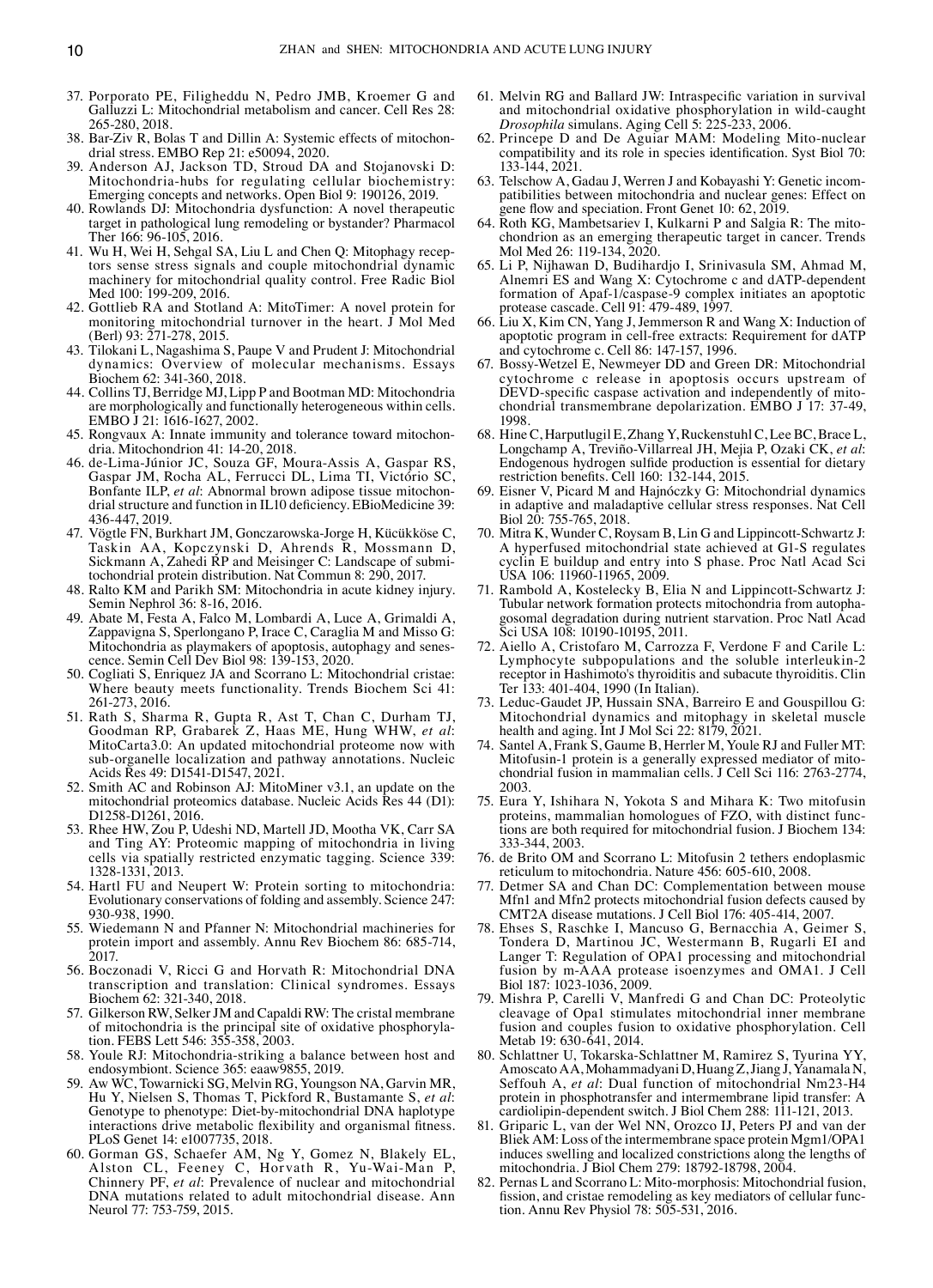- 83. Margineantu DH, Gregory Cox W, Sundell L, Sherwood SW, Beechem JM and Capaldi RA: Cell cycle dependent morphology changes and associated mitochondrial DNA redistribution in mitochondria of human cell lines. Mitochondrion 1: 425‑435, 2002.
- 84. Mitra K: Mitochondrial fission‑fusion as an emerging key regulator of cell proliferation and differentiation. Bioessays 35: 955‑964, 2013.
- 85. Diebold L and Chandel NS: Mitochondrial ROS regulation of proliferating cells. Free Radic Biol Med 100: 86-93, 2016.
- 86.Jheng HF, Tsai PJ, Guo S, Kuo LH, Chang CS, Su IJ, Chang CR and Tsai YS: Mitochondrial fission contributes to mitochondrial dysfunction and insulin resistance in skeletal muscle. Mol Cell Biol 32: 309‑319, 2012.
- 87. Deng X, Liu J, Liu L, Sun X, Huang J and Dong J: Drp1‑mediated mitochondrial fission contributes to baicalein‑induced apoptosis and autophagy in lung cancer via activation of AMPK signaling pathway. Int J Biol Sci 16: 1403‑1416, 2020.
- 88. Zhang H, Yan Q, Wang X, Chen X, Chen Y, Du J and Chen L: The role of mitochondria in liver ischemia-reperfusion injury: From aspects of mitochondrial oxidative stress, mitochondrial fission, mitochondrial membrane permeable transport pore formation, mitophagy, and mitochondria‑related protective measures. Oxid Med Cell Longev 2021: 6670579, 2021.
- 89. Smirnova E, Griparic L, Shurland DL and van der Bliek AM: Dynamin‑related protein Drp1 is required for mitochondrial division in mammalian cells. Mol Biol Cell 12: 2245‑2256, 2001.
- 90. Kraus F and Ryan MY: The constriction and scission machineries involved in mitochondrial fission. J Cell Sci 130: 2953‑2960, 2017.
- 91. Gandre-Babbe S and van der Bliek AM: The novel tail-anchored membrane protein Mff controls mitochondrial and peroxisomal fission in mammalian cells. Mol Biol Cell 19: 2402-2412, 2008.
- 92.Palmer CS, Osellame LD, Laine D, Koutsopoulos OS, Frazier AE and Ryan MT: MiD49 and MiD51, new components of the mitochondrial fission machinery. EMBO Rep 12: 565‑573, 2011.
- 93. Losón OC, Song Z, Chen H and Chan DC: Fis1, Mff, MiD49, and MiD51 mediate Drp1 recruitment in mitochondrial fission. Mol Biol Cell 24: 659‑667, 2013.
- 94.Chakrabarti R, Ji WK, Stan RV, de Juan Sanz J, Ryan TA and Higgs HN: INF2‑mediated actin polymerization at the ER stimulates mitochondrial calcium uptake, inner membrane constriction, and division. J Cell Biol 217: 251‑268, 2018.
- 95. Kameoka S, Adachi Y, Okamoto K, Iijima M and Sesaki H: Phosphatidic acid and cardiolipin coordinate mitochondrial dynamics. Trends Cell Biol 28: 67‑76, 2018.
- 96.Lee H and Yoon Y: Transient contraction of mitochondria induces depolarization through the inner membrane dynamin OPA1 protein. J Biol Chem 289: 11862‑11872, 2014.
- 97. Cho B, Cho HM, Jo Y, Kim HD, Song M, Moon C, Kim H, Kim K, Sesaki H, Rhyu IJ, et al: Constriction of the mitochondrial inner compartment is a priming event for mitochondrial division. Nat Commun 8: 15754, 2017.
- 98. Ding C, Wu Z, Huang L, Wang Y, Xue J, Chen S, Deng Z, Wang L, Song Z and Chen S: Mitofilin and CHCHD6 physically interact with Sam50 to sustain cristae structure. Sci Rep 5: 16064, 2015.
- 99. Niu J, Yu M, Wang C and Xu Z: Leucine-rich repeat kinase 2 disturbs mitochondrial dynamics via dynamin‑like protein. J Neurochem 122: 650‑658, 2012.
- 100. Haile Y, Deng X, Ortiz-Sandoval C, Tahbaz N, Janowicz A, Lu JQ, Kerr BJ, Gutowski NJ, Holley JE, Eggleton P, et al: Rab32 connects ER stress to mitochondrial defects in multiple sclerosis. J Neuroinflammation 14: 19, 2017.
- 101. Mohsin M, Tabassum G, Ahmad S, Ali S and Ali Syed M: The role of mitophagy in pulmonary sepsis. Mitochondrion 59: 63‑75, 2021.
- 102. Matsuda N, Sato S, Shiba K, Okatsu K, Saisho K, Gautier CA, Sou YS, Saiki S, Kawajiri S, Sato F, *et al*: PINK1 stabilized by mitochondrial depolarization recruits Parkin to damaged mitochondria and activates latent Parkin for mitophagy. J Cell Biol 189: 211‑221, 2010.
- 103. Narendra D, Tanaka A, Suen DF and Youle RJ: Parkin is recruited selectively to impaired mitochondria and promotes their autophagy. J Cell Biol 183: 795‑803, 2008.
- 104. Bingol B and Sheng M: Mechanisms of mitophagy: PINK1, Parkin, USP30 and beyond. Free Radic Biol Med 100: 210-222, 2016.
- 105. Sharma A, Ahmad S, Ahmad T, Ali S and Syed MA: Mitochondrial dynamics and mitophagy in lung disorders. Life Sci 284: 119876, 2021.
- 106. Chen Y and Dorn GW II: PINK1‑phosphorylated mitofusin 2 is a Parkin receptor for culling damaged mitochondria. Science 340: 471‑475, 2013.
- 107. Glauser L, Sonnay S, Stafa K and Moore DJ: Parkin promotes the ubiquitination and degradation of the mitochondrial fusion factor mitofusin 1. J Neurochem 118: 636‑645, 2011.
- 108.López‑Doménech G, Covill‑Cooke C, Ivankovic D, Halff EF, Sheehan DF, Norkett R, Birsa N and Kittler JT: Miro proteins coordinate microtubule- and actin-dependent mitochondrial transport and distribution. EMBO J 37: 321‑336, 2018.
- 109. Geisler S, Holmström KM, Skujat D, Fiesel FC, Rothfuss OC, Kahle PJ and Springer W: PINK1/Parkin-mediated mitophagy is dependent on VDAC1 and p62/SQSTM1. Nat Cell Biol 12: 119‑131, 2010.
- 110. Real P, Benito A, Cuevas J, Berciano MT, de Juan A, Coffer P, Gomez‑Roman J, Lafarga M, Lopez‑Vega JM and Fernandez-Luna JL: Blockade of epidermal growth factor receptors chemosensitizes breast cancer cells through up‑regulation of Bnip3L. Cancer Res 65: 8151‑8157, 2005.
- 111. Hanna RA, Quinsay MN, Orogo AM, Giang K, Rikka S and Gustafsson ÅB: Microtubule-associated protein 1 light chain 3 (LC3) interacts with Bnip3 protein to selectively remove endoplasmic reticulum and mitochondria via autophagy. J Biol Chem 287: 19094‑19104, 2012.
- 112. Liu L, Feng D, Chen G, Chen M, Zheng Q, Song P, Ma Q, Zhu C, Wang R, Qi W, *et al*: Mitochondrial outer‑membrane protein FUNDC1 mediates hypoxia‑induced mitophagy in mammalian cells. Nat Cell Biol 14: 177‑185, 2012.
- 113. Sekine S, Kanamaru Y, Koike M, Nishihara A, Okada M, Kinoshita H, Kamiyama M, Maruyama J, Uchiyama Y, Ishihara N, *et al*: Rhomboid protease PARL mediates the mitochondrial membrane potential loss‑induced cleavage of PGAM5. J Biol Chem 287: 34635‑34645, 2012.
- 114. Kagan VE, Jiang J, Huang Z, Tyurina YY, Desbourdes C, Cottet‑Rousselle C, Dar HH, Verma M, Tyurin VA, Kapralov AA, et al: NDPK-D (NM23-H4)-mediated externalization of cardiolipin enables elimination of depolarized mitochondria by mitophagy. Cell Death Differ 23: 1140-1151, 2016.
- 115. Wei Y, Chiang WC, Sumpter R Jr, Mishra P and Levine B: Prohibitin 2 is an inner mitochondrial membrane mitophagy receptor. Cell 168: 224‑238.e10, 2017.
- 116. Di Rita A, Peschiaroli A, D Acunzo P, Strobbe D, Hu Z, GruberJ, Nygaard M, Lambrughi M, Melino G, Papaleo E, *et al*: HUWE1 E3 ligase promotes PINK1/PARKIN‑independent mitophagy by regulating AMBRA1 activation via IKKα. Nat Commun 9: 3755, 2018.
- 117. Ju L, Chen S, Alimujiang M, Bai N, Yan H, Fang Q, Han J, Ma X, Yang Y and Jia W: A novel role for Bcl2l13 in promoting beige adipocyte biogenesis. Biochem Biophys Res Commun 506: 485‑491, 2018.
- 118. Murakawa T, Yamaguchi O, Hashimoto A, Hikoso S, Takeda T, Oka T, Yasui H, Ueda H, Akazawa Y, Nakayama H, *et al*: Bcl-2-like protein 13 is a mammalian Atg32 homologue that mediates mitophagy and mitochondrial fragmentation. Nat Commun 6: 7527, 2015.
- 119. Benard G and Rossignol R: Ultrastructure of the mitochondrion and its bearing on function and bioenergetics. Antioxid Redox Signal 10: 1313‑1342, 2008.
- 120. Goncalves RL, Quinlan CL, Perevoshchikova IV, Hey‑Mogensen M and Brand MD: Sites of superoxide and hydrogen peroxide production by muscle mitochondria assessed ex vivo under conditions mimicking rest and exercise. J Biol Chem 290: 209‑227, 2015.
- 121. Zuo L and Wijegunawardana D: Redox role of ROS and inflammation in pulmonary diseases. Adv Exp Med Biol 1304: 187‑204, 2021.
- 122. Moncada S and Erusalimsky JD: Does nitric oxide modulate mitochondrial energy generation and apoptosis? Nat Rev Mol Cell Biol 3: 214‑220, 2002.
- 123.Gellerich FN, Trumbeckaite S, Opalka JR, Gellerich JF, Chen Y, Neuhof C, Redl H, Werdan K and Zierz S: Mitochondrial dysfunction in sepsis: Evidence from bacteraemic baboons and endotoxaemic rabbits. Biosci Rep 22: 99‑113, 2002.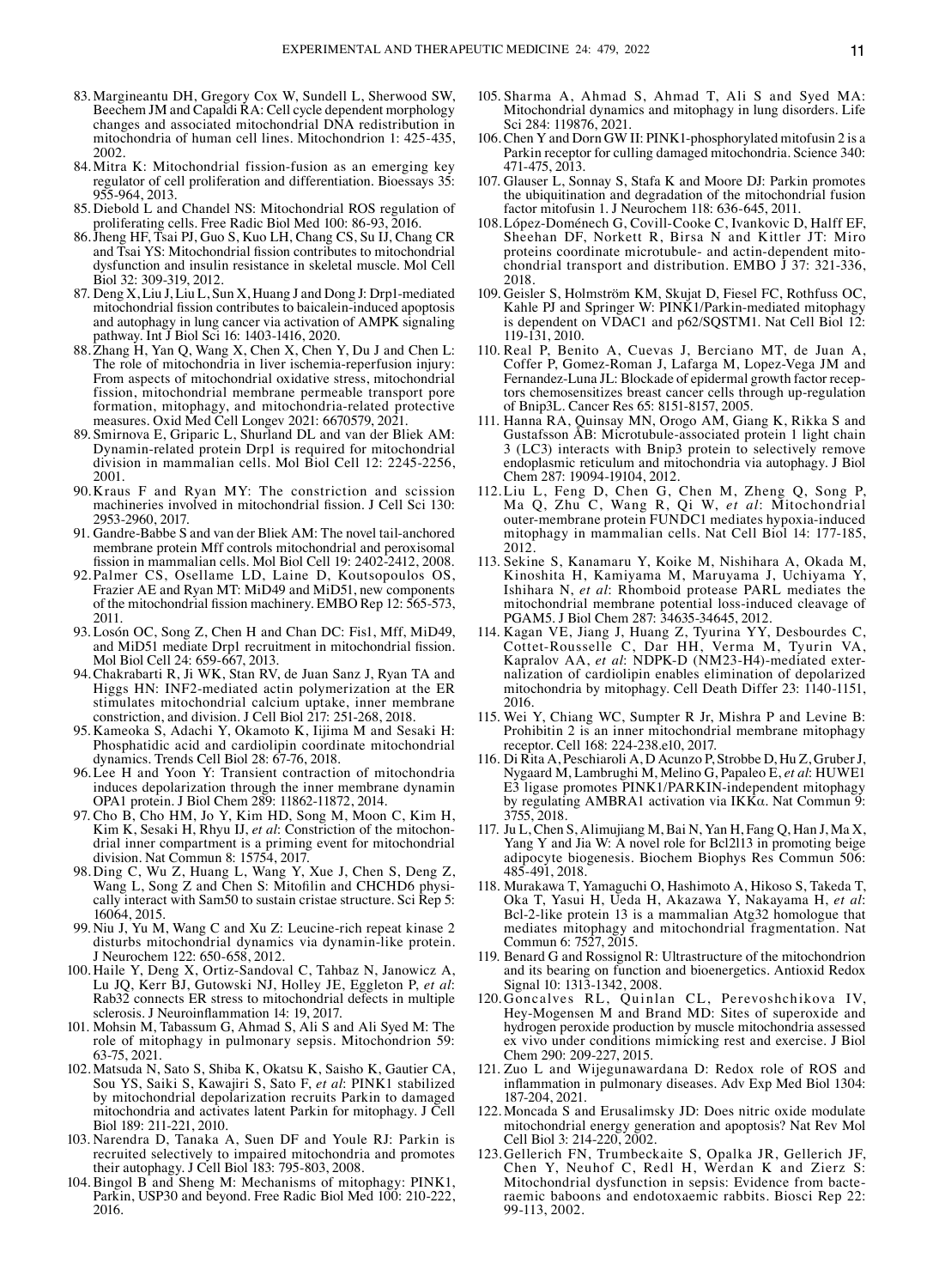- 124. Adrie C, Bachelet M, Vayssier‑Taussat M, Russo‑Marie F, Bouchaert I, Adib‑Conquy M, Cavaillon JM, Pinsky MR, Dhainaut JF and Polla BS: Mitochondrial membrane potential and apoptosis peripheral blood monocytes in severe human sepsis. Am J Respir Crit Care Med 164: 389‑395, 2001.
- 125. Callahan LA and Supinski GS: Sepsis induces diaphragm elec‑ tron transport chain dysfunction and protein depletion. Am J Respir Crit Care Med 172: 861‑868, 2005.
- 126. Ayala JC, Grismaldo A, Aristizabal-Pachon AF, Mikhaylenko EV, Nikolenko VN, Mikhaleva LM, Somasundaram SG, Kirkland CE, Aliev G and Morales L: Mitochondrial dysfunction in intensive care unit patients. Curr Pharm Des 27: 3074, 2021.
- 127. Fakhruddin S, Alanazi W and Jackson KE: Diabetes‑induced reactive oxygen species: Mechanism of their generation and role in renal injury. J Diabetes Res 2017: 8379327, 2017.
- 128. Stepien KM, Heaton R, Rankin S, Murphy A, Bentley J, Sexton D and Hargreaves IP: Evidence of oxidative stress and secondary mitochondrial dysfunction in metabolic and non‑metabolic disorders. J Clin Med 6: 71, 2017.
- 129. Arulkumaran N, Deutschman CS, Pinsky MR, Zuckerbraun B, Schumacker PT, Gomez H, Gomez A, Murray P and Kellum JA; ADQI XIV Workgroup: Mitochondrial function in sepsis. Shock 45: 271‑281, 2016.
- 130.Boulos M, Astiz ME, Barua RS and Osman M: Impaired mitochondrial function induced by serum from septic shock patients is attenuated by inhibition of nitric oxide synthase and poly(ADP-ribose) synthase. Crit Care Med 31: 353-358, 2003.
- 131. Orrenius S, Gogvadze V and Zhivotovsky B: Calcium and mitochondria in the regulation of cell death. Biochem Biophys Res Commun 460: 72‑81, 2015.
- 132. Sharma P and Sampath H: Mitochondrial DNA integrity: Role in health and disease. Cells 8: 100, 2019.
- 133. Zorov DB, Juhaszova M and Sollott SJ: Mitochondrial reactive oxygen species (ROS) and ROS‑induced ROS release. Physiol Rev 94: 909‑950, 2014.
- 134. Shadel GS and Horvath TL: Mitochondrial ROS signaling in organismal homeostasis. Cell 163: 560‑569, 2015.
- 135. Poderoso JL: The formation of peroxynitrite in the applied physiology of mitochondrial nitric oxide. Arch Biochem Biophys 484: 214‑220, 2009.
- 136. Sies H: Oxidative stress: A concept in redox biology and medicine. Redox Biol 4: 180‑183, 2015.
- 137. Chow CW, Herrera Abreu MT, Suzuki T and Downey GP: Oxidative stress and acute lung injury. Am J Respir Cell Mol Biol 29: 427‑431, 2003.
- 138. Puri G and Naura AS: Critical role of mitochondrial oxidative stress in acid aspiration induced ALI in mice. Toxicol Mech Methods 30: 266‑274, 2020.
- 139. Lopez‑Crisosto C, Pennanen C, Vasquez‑Trincado C, Morales PE, Bravo‑Sagua R, Quest AFG, Chiong M and Lavandero S: Sarcoplasmic reticulum‑mitochondria communi‑ cation in cardiovascular pathophysiology. Nat Rev Cardiol 14: 342‑360, 2017.
- 140. Kwong JQ, Huo J, Bround MJ, Boyer JG, Schwanekamp JA, Ghazal N, Maxwell JT, Jang YC, Khuchua Z, Shi K, *et al*: The mitochondrial calcium uniporter underlies metabolic fuel preference in skeletal muscle. JCI Insight 3: e121689, 2018.
- 141. Sommakia S, Houlihan PR, Deane SS, Simcox JA, Torres NS, Mitochondrial cardiomyopathies feature increased uptake and diminished efflux of mitochondrial calcium. J Mol Cell Cardiol 113: 22‑32, 2017.
- 142. Denton RM: Regulation of mitochondrial dehydrogenases by calcium ions. Biochim Biophys Acta 1787: 1309‑1316, 2009.
- 143. Dey S, DeMazumder D, Sidor A, Foster DB and O'Rourke B: Mitochondrial ROS drive sudden cardiac death and chronic proteome remodeling in heart failure. Circ Res 123: 356‑371, 2018.
- 144. Halestrap AP, Woodfield KY and Connern CP: Oxidative stress, thiol reagents, and membrane potential modulate the mitochondrial permeability transition by affecting nucleotide binding to the adenine nucleotide translocase. J Biol Chem 272: 3346‑3354, 1997.
- 145. Kiefmann M, Tank S, Keller P, Börnchen C, Rinnenthal JL, Tritt MO, Schulte‑Uentrop L, Olotu C, Goetz AE and Kiefmann R: IDH3 mediates apoptosis of alveolar epithelial cells type 2 due to mitochondrial  $\tilde{Ca}^{2+}$  uptake during hypocapnia. Cell Death Dis 8: e3005, 2017.
- 146. Mu G, Deng Y, Lu Z, Li X and Chen Y: miR‑20b suppresses mitochondrial dysfunction-mediated apoptosis to alleviate hyperoxia-induced acute lung injury by directly targeting MFN1 and MFN2. Acta Biochim Biophys Sin (Shanghai) 53: 220‑228, 2021.
- 147. Szturmowicz M and Demkow U: Neutrophil extracellular traps (NETs) in severe SARS‑CoV‑2 lung disease. Int J Mol Sci 22: 8854, 2021.
- 148. Lugg ST, Scott A, Parekh D, Naidu B and Thickett DR: Cigarette smoke exposure and alveolar macrophages: Mechanisms for lung disease. Thorax 77: 94‑101, 2022.
- 149. WestAP, BrodskyIE, RahnerC, WooDK, Erdjument‑BromageH, Tempst P, Walsh MC, Choi Y, Shadel GS and Ghosh S: TLR signalling augments macrophage bactericidal activity through mitochondrial ROS. Nature 472: 476‑480, 2011.
- 150. Yuan Z, Syed MA, Panchal D, Joo M, Colonna M, Brantly M and Sadikot RT: Triggering receptor expressed on myeloid cells 1 (TREM-1)-mediated Bcl-2 induction prolongs macrophage survival. J Biol Chem 289: 15118‑15129, 2014.
- 151. Guillén‑Gómez E, Silva I, Serra N, Caballero F, Leal J, Breda A, San Martín R, Pastor‑Anglada M, Ballarín JA, Guirado L and Díaz‑Encarnación MM: From inflammation to the onset of fibrosis through  $A_{2A}$  receptors in kidneys from deceased donors. Int J Mol Sci 21: 8826, 2020.
- 152. Pearce EL, Poffenberger MC, Chang CH and Jones RG: Fueling immunity: Insights into metabolism and lymphocyte function. Science 342: 1242454, 2013.
- 153. Zmijewski JW, Lorne E, Zhao X, Tsuruta Y, Sha Y, Liu G, Siegal GP and Abraham E: Mitochondrial respiratory complex I regulates neutrophil activation and severity of lung injury. Am J Respir Crit Care Med 178: 168‑179, 2008.
- 154. Islam MN, Das SR, Emin MT, Wei M, Sun L, Westphalen K, Rowlands DJ, Quadri SK, Bhattacharya S and Bhattacharya J: Mitochondrial transfer from bone‑marrow‑derived stromal cells to pulmonary alveoli protects against acute lung injury. Nat Med 18: 759‑765, 2012.
- 155. Yu J, Shi J, Wang D, Dong S, Zhang Y, Wang M, Gong L, Fu Q and Liu D: Heme oxygenase-1/carbon monoxide-regulated mitochondrial dynamic equilibrium contributes to the attenuation of endotoxin-induced acute lung injury in rats and in lipopolysaccharide‑activated macrophages. Anesthesiology 125: 1190‑1201, 2016.
- 156. Shi J, Yu J, Zhang Y, Wu L, Dong S, Wu L, Wu L, Du S, Zhang Y and Ma D: PI3K/Akt pathway‑mediated HO‑1 induc‑ tion regulates mitochondrial quality control and attenuates endotoxin-induced acute lung injury. Lab Invest 99: 1795-1809, 2019.
- 157. Yu J, Wang Y, Li Z, Dong S, Wang D, Gong L, Shi J, Zhang Y, Liu D and Mu R: Effect of heme oxygenase-1 on mitofusin-1 protein in LPS‑induced ALI/ARDS in rats. Sci Rep 6: 36530, 2016.
- 158. Deng S, Zhang L, Mo Y, Huang Y, Li W, Peng Q, Huang L and Ai Y: Mdivi-1 attenuates lipopolysaccharide-induced acute lung injury by inhibiting MAPKs, oxidative stress and apoptosis. Pulm Pharmacol Ther 62: 101918, 2020.
- 159. Jiang C, Zhang J, Xie H, Guan H, Li R, Chen C, Dong H, Zhou Y and Zhang W: Baicalein suppresses lipopolysaccharide‑induced acute lung injury by regulating Drp1‑dependent mitochondrial fission of macrophages. Biomed Pharmacother 145: 112408, 2022.
- 160. Shi J, Yu T, Song K, Du S, He S, Hu X, Li X, Li H, Dong S, ZhangY, *etal*: Dexmedetomidine ameliorates endotoxin‑induced acute lung injury in vivo and in vitro by preserving mitochon-<br>drial dynamic equilibrium through the HIF-1a/HO-1 signaling pathway. Redox Biol 41: 101954, 2021.
- 161. Wu D, Zhang H, Wu Q, Li F, Wang Y, Liu S and Wang J:<br>Sestrin 2 protects against LPS-induced acute lung injury by inducing mitophagy in alveolar macrophages. Life Sci 267: 118941, 2021.
- 162. Liu W, Li CC, Lu X, Bo LY and Jin FG: Overexpression of transcription factor EB regulates mitochondrial autophagy to protect lipopolysaccharide‑induced acute lung injury. Chin Med  $\hat{J}$  (Engl)  $\hat{1}3\hat{2}$ : 1298-1304, 2019.
- 163. Luo  $\bar{X}$ , Liu R, Zhang Z, Chen Z, He J and Liu Y: Mitochondrial division inhibitor 1 attenuates mitophagy in a rat model of acute lung injury. Biomed Res Int 2019: 2193706, 2019.
- 164.Liu W, Li Y, Bo L, Li C and Jin F: Positive regulation of TFEB and mitophagy by PGC-1 $\alpha$  to alleviate LPS-induced acute lung injury in rats. Biochem Biophys Res Commun 577: 1‑5, 2021.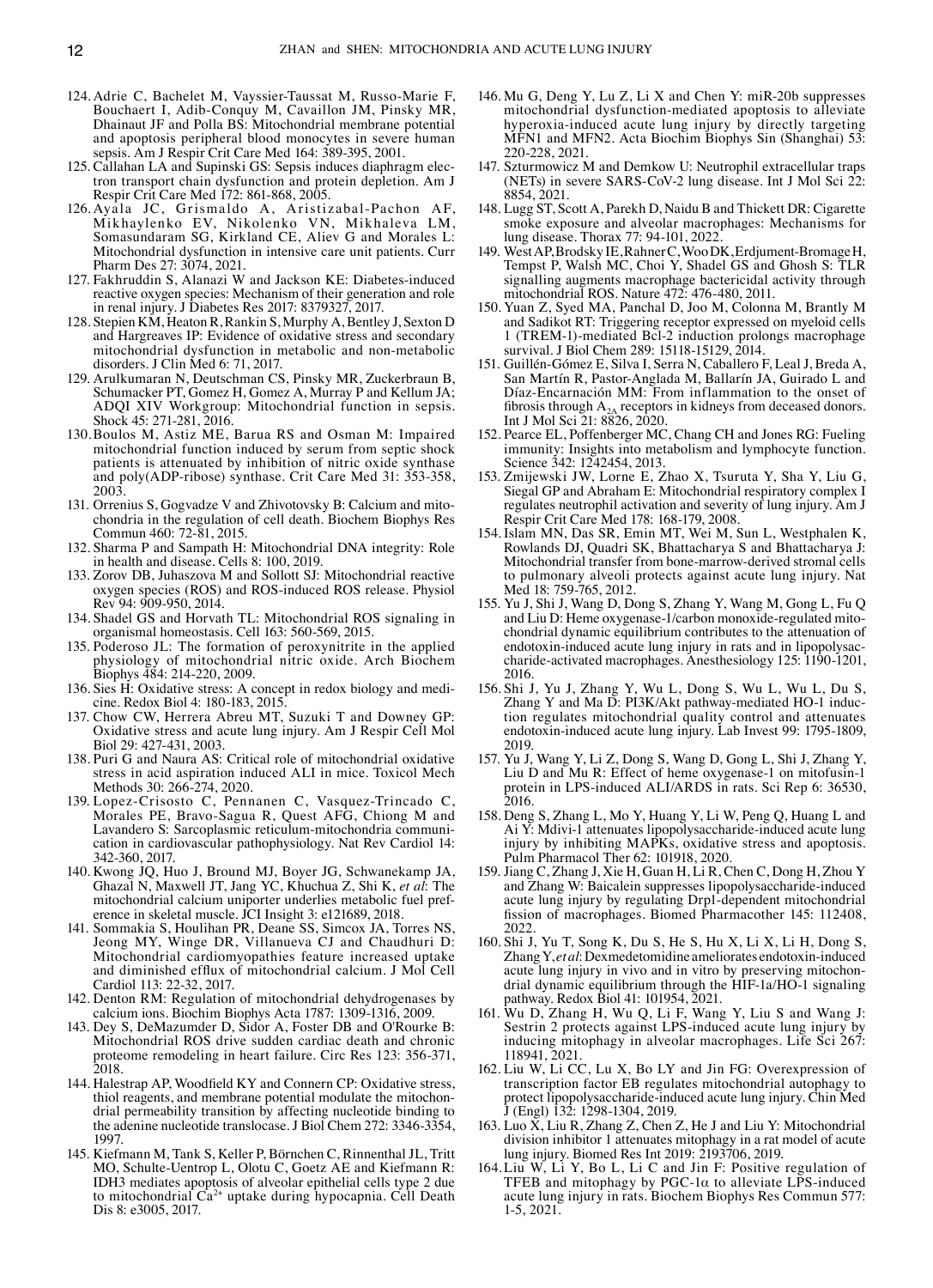- 165. Zhao R, Wang B, Wang D, Wu B, Ji P and Tan D: Oxyberberine prevented lipopolysaccharide‑induced acute lung injury through inhibition of mitophagy. Oxid Med Cell Longev 2021: 6675264, 2021.
- 166. Zhang Z, Chen Z, Liu R, Liang Q, Peng Z, Yin S, Tang J, Gong T and Liu Y: Bcl-2 proteins regulate mitophagy in lipopolysaccharide‑induced acute lung injury via PINK1/Parkin signaling pathway. Oxid Med Cell Longev 2020: 6579696, 2020.
- 167. Patel S: Danger‑associated molecular patterns (DAMPs): The derivatives and triggers of inflammation. Curr Allergy Asthma Rep 18: 63, 2018.
- 168. Frevert C, Felgenhauer J, Wygrecka M, Nastase M and Schaefer L: Danger-associated molecular patterns derived from the extracellular matrix provide temporal control of innate immunity. J Histochem Cytochem 66: 213‑227, 2018.
- 169. Vénéreau E, Ceriotti C and Bianchi ME: DAMPs from cell death to new life. Front Immunol 6: 422, 2015.
- 170. Bianchi ME: DAMPs, PAMPs and alarmins: All we need to know about danger. J Leukoc Biol 81: 1‑5, 2007.
- 171. Zedler S and Faist E: The impact of endogenous triggers on trauma‑associated inflammation. Curr Opin Crit Care 12: 595‑601, 2006.
- 172. Vourc'h M, Roquilly A and Asehnoune K: Trauma‑induced damage‑associated molecular patterns‑mediated remote organ injury and immunosuppression in the acutely Ill patient. Front Immunol 9: 1330, 2018.
- 173. West AP and Shadel GS: Mitochondrial DNA in innate immune responses and inflammatory pathology. Nat Rev Immunol 17: 363‑375, 2017.
- 174. Zhang Q, Raoof M, Chen Y, Sumi Y, Sursal T, Junger W, Brohi K, Itagaki K and Hauser CJ: Circulating mitochondrial DAMPs cause inflammatory responses to injury. Nature 464: 104‑107, 2010.
- 175. Lu B, Kwan K, Levine YA, Olofsson PS, Yang H, Li J, Joshi S, Wang H, Andersson U, Chavan SS and Tracey KJ: α7 Nicotinic acetylcholine receptor signaling inhibits inflammasome activation by preventing mitochondrial DNA release. Mol Med 20: 350‑358, 2014.
- 176. Oka T, Hikoso S, Yamaguchi O, Taneike M, Takeda T, Tamai T, Oyabu J, Murakawa T, Nakayama H, Nishida K, *et al*: Mitochondrial DNA that escapes from autophagy causes inflammation and heart failure. Nature 485: 251‑255, 2012.
- 177. Zhang L, Deng S, Zhao S, Ai Y, Zhang L, Pan P, Su X, Tan H and Wu D: Intra‑peritoneal administration of mitochondrial DNA provokes acute lung injury and systemic inflammation via Toll-like receptor 9. Int  $\overrightarrow{J}$  Mol Sci 17: 1425, 2016.
- 178. Sun S, Sursal T, Adibnia Y, Zhao C, Zheng Y, Li H, Otterbein LE, Hauser CJ and Itagaki K: Mitochondrial DAMPs increase endothelial permeability through neutrophil dependent and independent pathways. PLoS One 8: e59989, 2013.
- 179. Gonzalez AS, Elguero ME, Finocchietto P, Holod S, Romorini L, Miriuka SG, Peralta JG, Poderoso JJ and Carreras MC: Abnormal mitochondrial fusion‑fission balance contributes to the progression of experimental sepsis. Free Radic Res 48: 769‑783, 2014.
- 180. Chen H, Lin H, Dong B, Wang Y, Yu Y and Xie K: Hydrogen alleviates cell damage and acute lung injury in sepsis via PINK1/Parkin‑mediated mitophagy. Inflamm Res 70: 915‑930, 2021.
- 181. Chang AL, Ulrich A, Suliman HB and Piantadosi CA: Redox regulation of mitophagy in the lung during murine staphylococcus aureus sepsis. Free Radic Biol Med 78: 179‑189, 2015.
- 182. Mannam P, Shinn AS, Srivastava A, Neamu RF, Walker WE, Bohanon M, MerkelJ, Kang MJ, Dela Cruz CS, Ahasic AM, *et al*: MKK3 regulates mitochondrial biogenesis and mitophagy in sepsis‑induced lung injury. Am J Physiol Lung Cell Mol Physiol 306: L604‑L619, 2014.
- 183. Westphalen K, Monma E, Islam MN and Bhattacharya J: Acid contact in the rodent pulmonary alveolus causes proinflammatory signaling by membrane pore formation. Am J Physiol Lung Cell Mol Physiol 303: L107‑L116, 2012.
- 184. Kuebler WM, Parthasarathi K, Wang PM and Bhattacharya J: A novel signaling mechanism between gas and blood compart‑ ments of the lung. J Clin Invest 105: 905‑913, 2000.
- 185. Hough RF, Islam MN, Gusarova GA, Jin G, Das S and Bhattacharya J: Endothelial mitochondria determine rapid barrier failure in chemical lung injury. JCI Insight 4: e124329, 2019.
- 186. Ogino K, Nagaoka K, Okuda T, Oka A, Kubo M, Eguchi E and Fujikura Y: PM2.5-induced airway inflammation and hyperresponsiveness in NC/Nga mice. Environ Toxicol 32: 1047-1054, 2017.
- 187. Wei T and Tang M: Biological effects of airborne fine particulate matter  $(PM_{2,5})$  exposure on pulmonary immune system. Environ Toxicol Pharmacol 60: 195‑201, 2018.
- 188. Xu M, Li F, Wang M, Zhang H, Xu L, Adcock IM, Chung KF and Zhang Y: Protective effects of VGX-1027 in  $PM_2$ , induced airway inflammation and bronchial hyperresponsiveness. Eur J Pharmacol 842: 373‑383, 2019.
- 189. Kalogeris T, Baines CP, Krenz M and Korthuis RJ: Ischemia/reperfusion. Compr Physiol 7: 113‑170, 2016.
- 190. Tai H, Jiang X, Song N, Xiao HH, Li Y, Cheng MJ, Yin XM, Chen YR, Yang GL, Jiang XY, *et al*: Tanshinone IIA combined with cyclosporine a alleviates lung apoptosis induced by renal ischemia‑reperfusion in obese rats. Front Med (Lausanne) 8: 617393, 2021.
- 191. Zhang Y, Yu G, Kaminski N and Lee PJ: PINK1 mediates the protective effects of thyroid hormone T3 in hyperoxia-induced lung injury. Am J Physiol Lung Cell Mol Physiol 320: L1118‑L1125, 2021.
- 192. Supinski GS, Schroder EA and Callahan LA: Mitochondria and critical illness. Chest 157: 310‑322, 2020.
- 193. Powers SK, Hudson MB, Nelson WB, Talbert EE, Min K, Szeto HH, Kavazis AN and Smuder AJ: Mitochondria‑targeted antioxidants protect against mechanical ventilation‑induced diaphragm weakness. Crit Care Med 39: 1749-1759, 2011.
- 194. Miglio G, Rosa AC, Rattazzi L, Collino M, Lombardi G and Fantozzi R: PPARgamma stimulation promotes mitochondrial biogenesis and prevents glucose deprivation-induced neuronal cell loss. Neurochem Int 55: 496‑504, 2009.
- 195. Moskowitzova K, Orfany A, Liu K, Ramirez‑Barbieri G, Thedsanamoorthy JK, Yao R, Guariento A, Doulamis IP, Blitzer D, Shin B, *et al*: Mitochondrial transplantation enhances murine lung viability and recovery after ischemia‑reperfusion injury. Am J Physiol Lung Cell Mol Physiol 318: L78‑L88, 2020.
- 196. Ramachandran A and Jaeschke H: Acetaminophen toxicity: Novel insights into mechanisms and future perspectives. Gene Expr 18: 19-30, 2018.
- 197. Tan DX, Manchester LC, Qin L and Reiter RJ: Melatonin: A mitochondrial targeting molecule involving mitochondrial protection and dynamics. Int J Mol Sci 17: 2124, 2016.
- 198. Srinivasan V, Pandi‑Perumal SR, Spence DW, Kato H and Cardinali DP: Melatonin in septic shock: Some recent concepts. J Crit Care 25: 656.e1‑e6, 2010.
- 199. Vance JE: Phospholipid synthesis and transport in mammalian cells. Traffic 16: 1‑18, 2015.
- 200.Adachi Y, Itoh K, Yamada T, Cerveny KL, Suzuki TL, Macdonald P, Frohman MA, Ramachandran R, Iijima M and Sesaki H: Coincident phosphatidic acid interaction restrains Drp1 in mitochondrial division. Mol Cell 63: 1034-1043, 2016.
- 201. Macdonald PJ, Francy CA, Stepanyants N, Lehman L, Baglio A, Mears JA, Qi X and Ramachandran R: Distinct splice variants of dynamin‑related protein 1 differentially utilize mitochondrial fission factor as an effector of cooperative GTPase activity. J Biol Chem 291: 493‑507, 2016.
- 202.Ban T, Heymann JA, Song Z, Hinshaw JE and Chan DC: OPA1 disease alleles causing dominant optic atrophy have defects in cardiolipin‑stimulated GTP hydrolysis and membrane tubula‑ tion. Hum Mol Genet 19: 2113‑2122, 2010.
- 203. Ugarte‑Uribe B, Müller HM, Otsuki M, Nickel W and García‑Sáez AJ: Dynamin‑related protein 1 (Drp1) promotes structural intermediates of membrane division. J Biol Chem 289: 30645‑30656, 2014.
- 204.Bustillo‑Zabalbeitia I, Montessuit S, Raemy E, Basañez G, Terrones O and Martinou J: Specific interaction with cardiolipin triggers functional activation of dynamin‑related protein 1. PLoS One 9: e102738, 2014.
- 205. Adachi Y, Iijima M and Sesaki H: An unstructured loop that is critical for interactions of the stalk domain of Drp1 with saturated phosphatidic acid. Small GTPases 9: 472‑479, 2018.
- 206.Qi X, Disatnik MH, Shen N, Sobel RA and Mochly‑Rosen D: Aberrant mitochondrial fission in neurons induced by protein kinase C{delta} under oxidative stress conditions in vivo. Mol Biol Cell 22: 256‑265, 2011.
- 207. Kim DI, Lee KH, Gabr AA, Choi GE, Kim JS, Ko SH and Han HJ: Aβ-Induced Drp1 phosphorylation through Akt activation promotes excessive mitochondrial fission leading to neuronal apoptosis. Biochim Biophys Acta 1863: 2820‑2834, 2016.